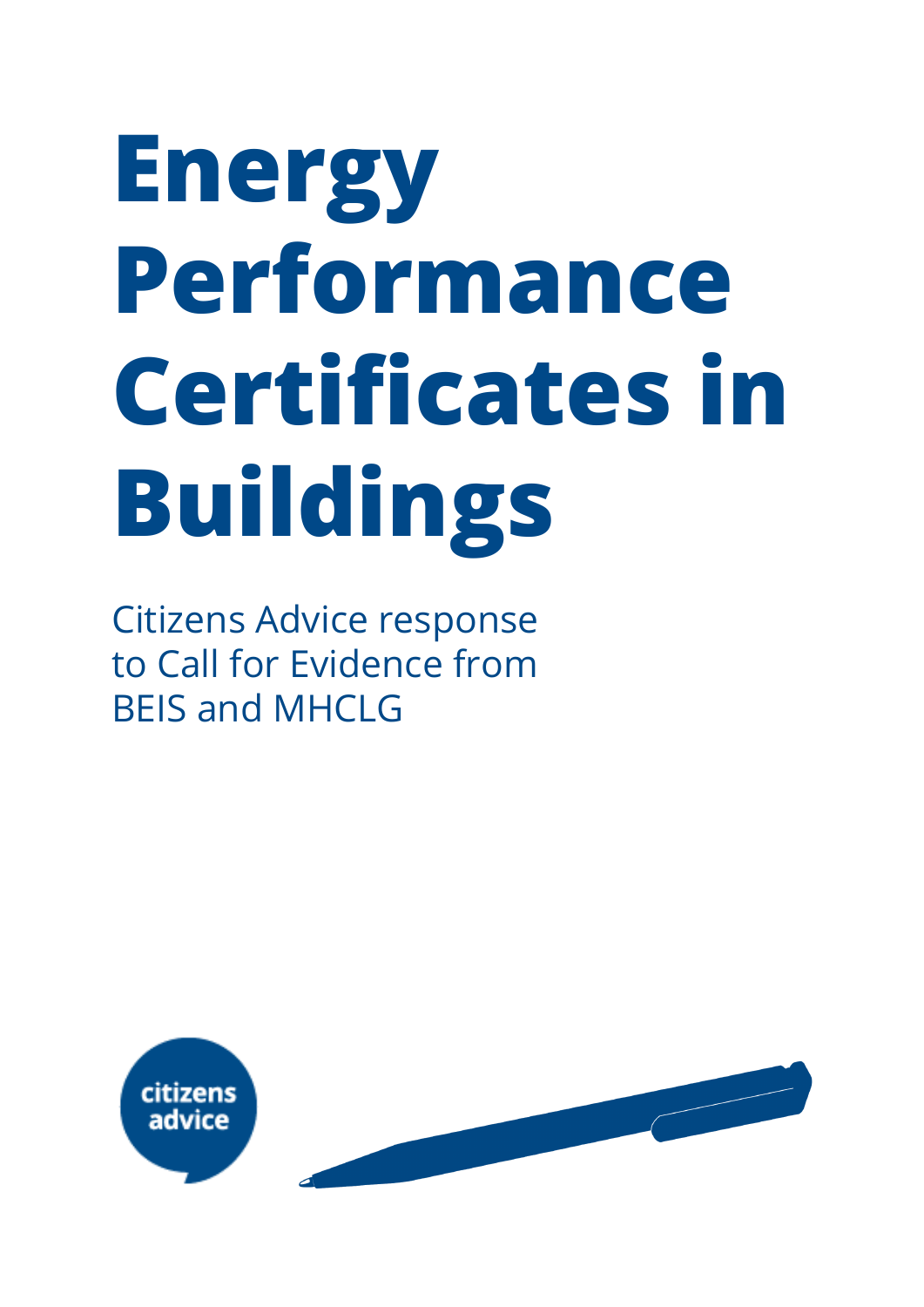## **About Citizens Advice**

The Citizens Advice service provides free, independent, confidential and impartial advice to everyone on their rights and responsibilities. It values diversity, promotes equality and challenges discrimination. On 1 April 2014, the Citizens Advice service took on the powers of Consumer Futures to become the statutory representative for energy consumers across Great Britain.

The service aims:

- To provide the advice people need for the problems they face
- To improve the policies and practices that affect people's lives

The Citizens Advice service is a network of nearly 300 independent advice centres that provide free, impartial advice from more than 2,900 locations in England and Wales, including GPs' surgeries, hospitals, community centres, county courts and magistrates courts, and mobile services both in rural areas and to serve particular dispersed groups.

In 2017, Citizens Advice Service helped fix 163,000 energy problems through our local network and 61,000 through our Consumer Service Helpline. Our Extra Help Unit specialist case handling unit resolved 8,367 cases on behalf of consumers in vulnerable circumstances, and their Ask the Adviser telephone service handled 2,593 calls from other advice providers in need of specialist energy advice.

Since April 2012 we have also operated the Citizens Advice Consumer Service, formerly run as Consumer Direct by the Office for Fair Trading (OFT). This telephone helpline covers Great Britain and provides free, confidential and impartial advice on all consumer issues.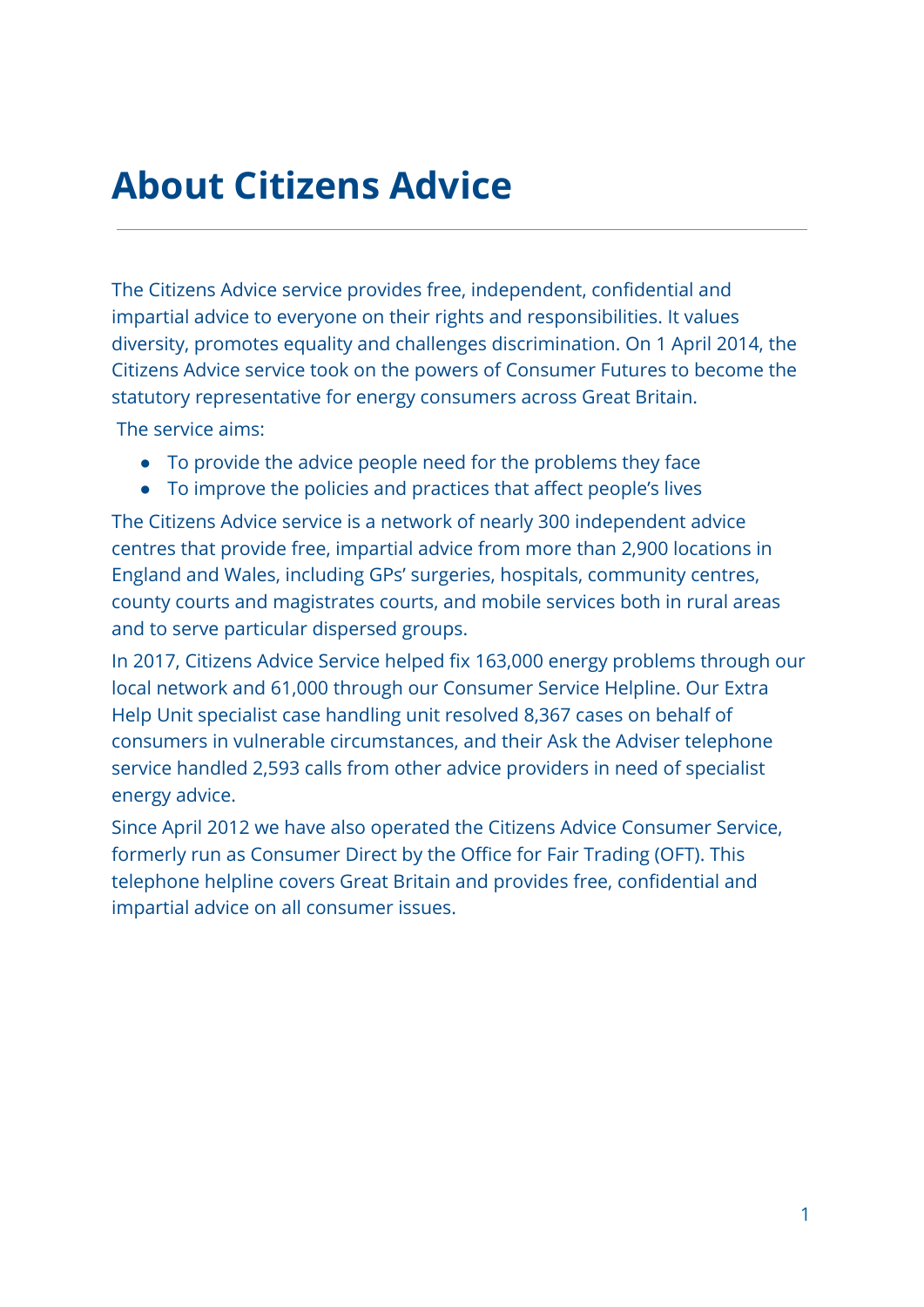# **Summary**

For consumers, Energy Performance Certificates (EPCs) have a number of uses. They can use EPCs to compare energy performance of homes, when buying or renting. They also consider a professional assessment of the property is an important step in the decision to install energy efficiency measures $^1$ .

EPCs also underpin a growing number of policies designed to help consumers, for example:

- in targets for tackling fuel poverty and climate change
- as eligibility criteria for energy home improvement schemes
- setting minimum energy efficiency standards for private rented homes

EPCs provide an methodology that can effectively assess and compare the energy performance of most homes. The design of the certificate itself is intuitive and relatively easily understood by consumers.

However, there are many areas where they should be improved. EPC scores can be too unreliable. Valuable data collected during the EPC assessment process is not routinely shared with the consumer. Some of the worst performing homes are exempt from the having an EPC at all.

The call for evidence provides a good opportunity to assess the current evidence on EPCs and options for how they can improve in future. It comes at a key time, given the expanding role of the EPC, particularly in relation to the energy efficiency standards for rental properties.

Given this context, we welcome many of the suggested improvements in the consultation. Improvements we consider particularly important are:

- Giving consumers full access to the data used to create their EPC. Ideally this would be linked to other property-specific data through the data warehouse.
- Updated research into the reliability of EPC assessments, and steps to improve quality assurance processes if reliability is continuing to fall short.
- Using the EPC to provide information on the improvement measures required to meet government targets in the long run.
- Requiring Houses of Multiple Occupancy (HMOs) to have an EPC when part of the property is let out

<sup>&</sup>lt;sup>1</sup> Citizens Advice, Energising [Homeowners:](https://www.citizensadvice.org.uk/Global/CitizensAdvice/Energy/Energising%20homeowners%20-%20final%20updated.pdf) Research into consumer decision-making on energy efficiency improvements, 2016. Also, to be convincing, this needs support any recommendations with clear numerical data, which the EPC provides.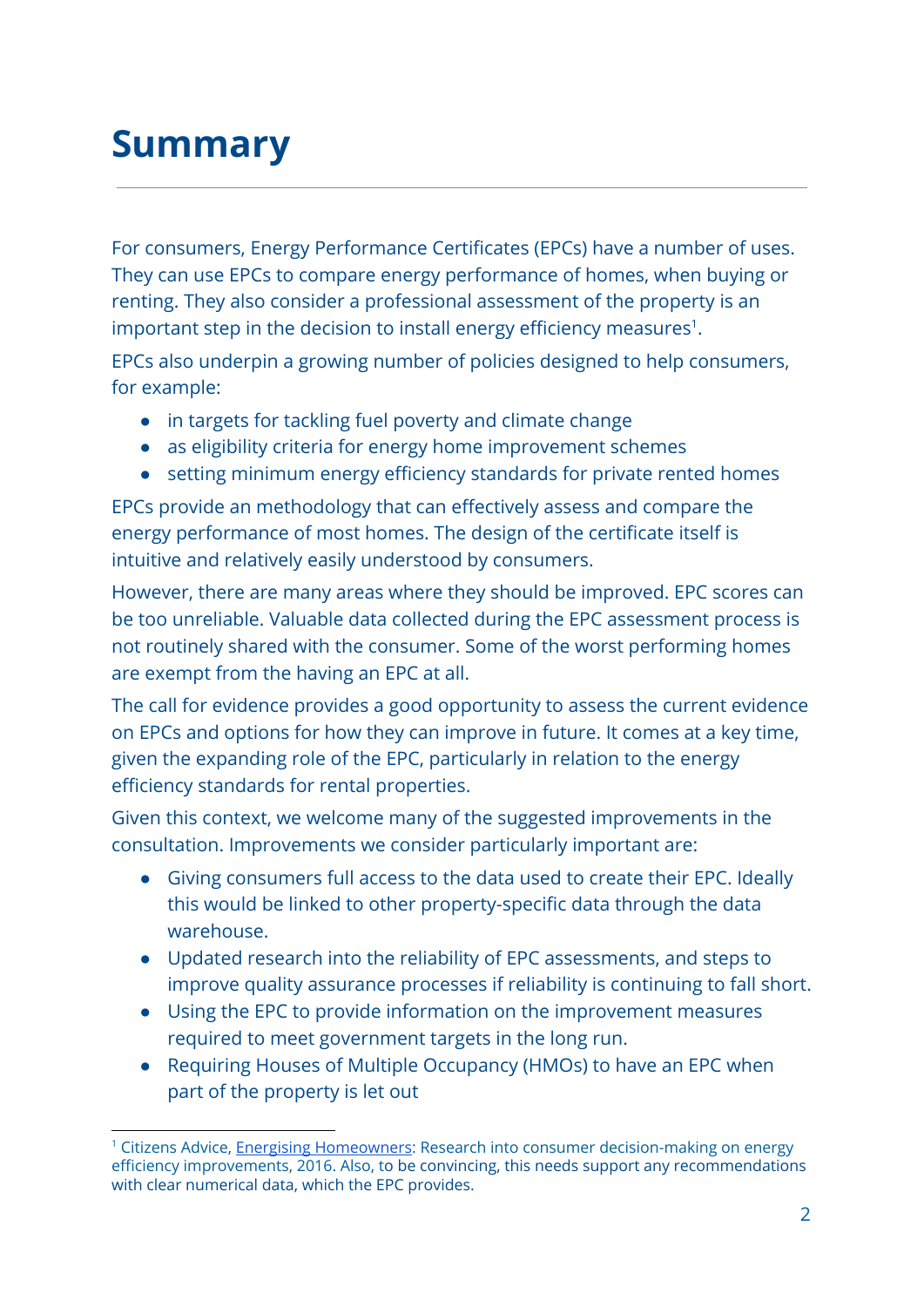Although consumer awareness of EPCs is high, so far there is limited evidence that they are driving consumers to install energy efficiency measures. EPCs could be part of an effective framework to deliver consumer action on energy efficiency, but are unlikely to deliver behaviour change in isolation. They are part of a the current context, where, at least in England, the wider drivers to encourage consumer action are not in place.

## **EPCs are one of many factors required to get homeowners to invest in energy efficiency**



Source: Citizens Advice, Energising [Homeowners](https://www.citizensadvice.org.uk/Global/CitizensAdvice/Energy/Energising%20homeowners%20-%20final%20updated.pdf): Research into consumer decision-making on energy efficiency improvements, 2016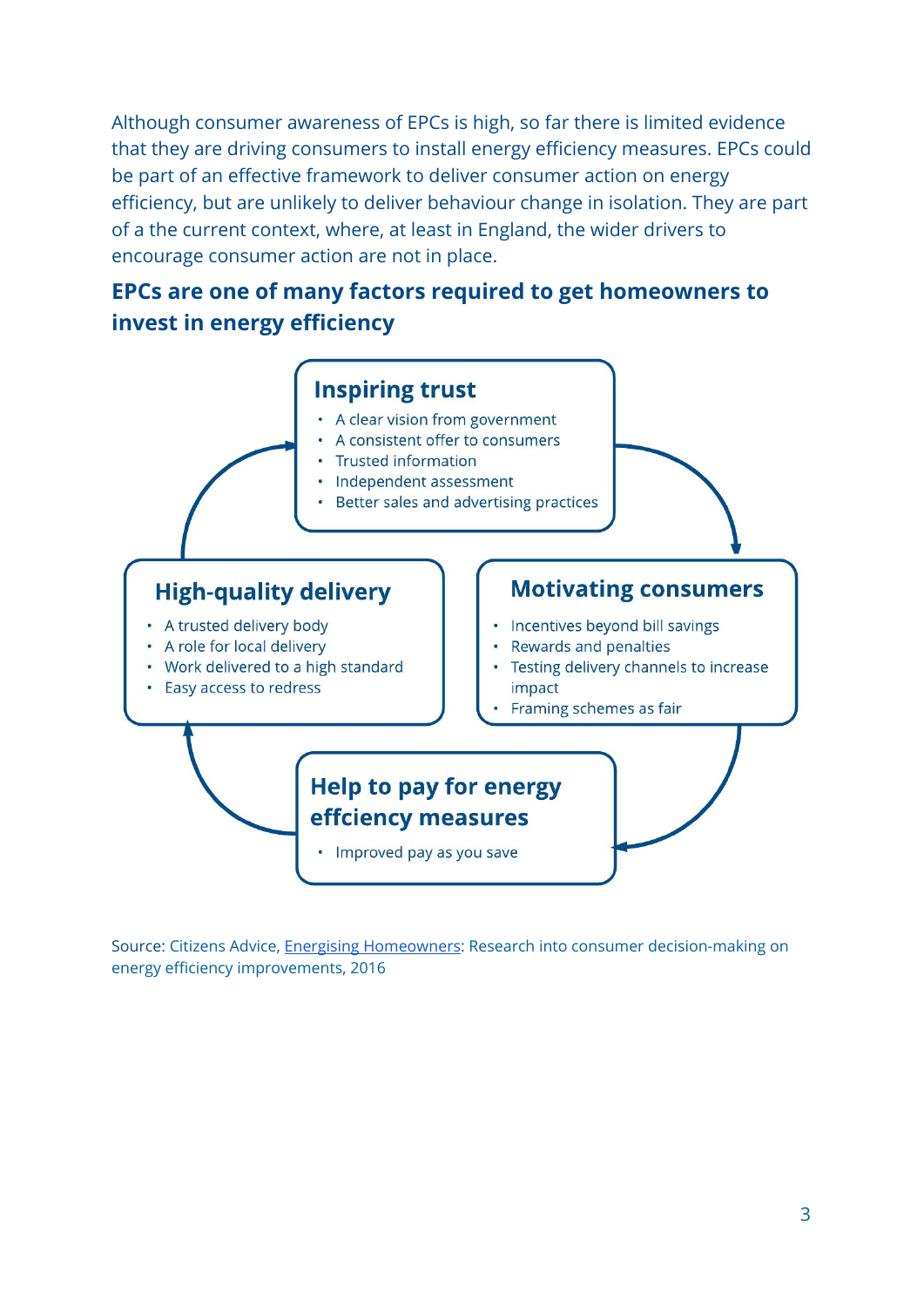# **Consultation questions**

## **1. Have we captured all of the current uses of EPCs? Are there any existing or emerging uses we should be aware of?**

There are existing and emerging uses of EPCs that are missed in the consultation document.

## **The Fuel Poverty Strategy in England**

The summary includes the use of EPC ratings in goal setting in the Clean Growth Strategy but not their use in Fuel Poverty Strategy for England. That Strategy sets out a target for England which is based on all fuel poor households reaching EPC band C by 2020, with milestones of band E by 2020 and band D by 2025.

#### **Eligibility and targeting for fuel poverty support (current and future)**

EPC rating of E-G is one of the eligibility criteria of Nest, the Welsh Government's fuel poverty scheme<sup>2</sup>. Local energy efficiency schemes<sup>3</sup> will also often use EPC ratings in their targeting, eligibility criteria, communications and evaluation. In future, EPC ratings are likely to be used as an eligibility criteria for new schemes providing financial support and energy efficiency installations to households in need.

For example, Citizens Advice thinks there should be a publically-funded scheme to provide guaranteed energy efficiency support to households in the greatest need in England, as Nest does in Wales. The eligibility criteria for this would be households which:

- include someone vulnerable to the cold (an elderly person, a young child or someone with a long-term health condition)
- have a low income
- are in the least efficient homes (Band E-G)

We also want to see extra financial support for vulnerable households based on the same criteria.

<sup>2</sup> https://nest.gov.wales/en/eligibility/

<sup>&</sup>lt;sup>3</sup> For example schemes drawing on ECO and other local funding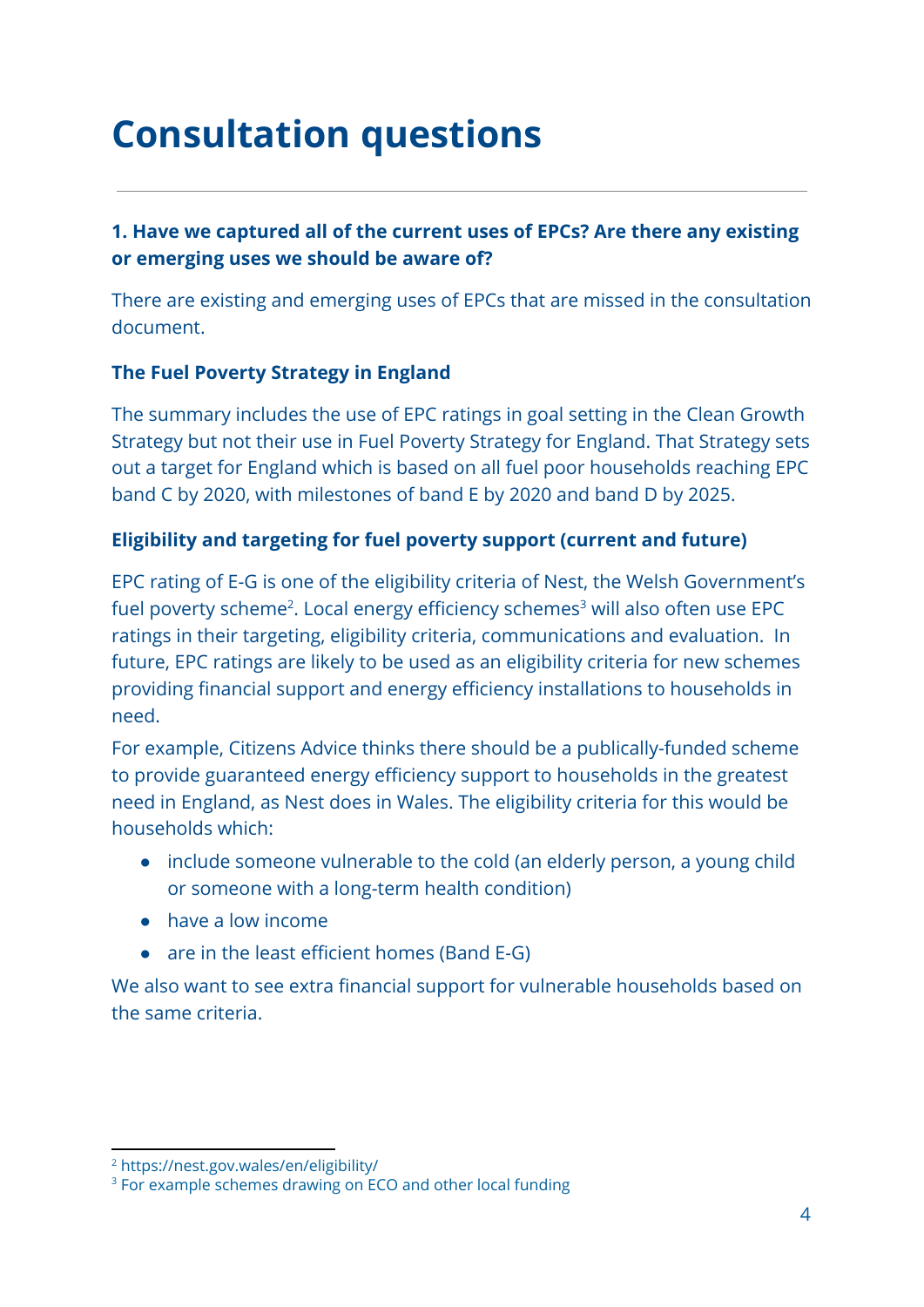## **Targeting enforcement work by environmental health officers**

The Housing Health and Safety Rating System (HHSRS) is the framework used by local authority environmental health officers to assess whether a dwelling is fit for human habitation. There is a strong correlation between properties that have an F or G EPC rating and a hazard for excess cold under HHSRS. As such, environmental health officers use EPC ratings to target action under HHSRS. Guidance on HHSRS has used SAP rating of less than 35 as a proxy for excess  $\text{cold}^4$ , which covers G-rated properties and most F-rated properties. For example, Oxford County Council recently conducted a full HHSRS inspection on 31 F and G-rated properties. All were found to contain a category 1 hazard for excess cold<sup>5</sup>. Over half were also found to contain category 1 hazard for damp and mould.

### **Third-party advice**

The EPC, or the data sitting behind it, can be used as the basis for advice provided to consumers by a third-party. For example, energy suppliers could use EPC data to provide tailored advice during in the smart meter installation visit. Advice tailored to the home or consumer is required by the smart meter installation code of practice (SMICOP)<sup>6</sup>.

#### **Providing additional information**

The EPC can also be used to provide additional information, related to the energy efficiency of the home but distinct from it. Currently, the EPC shows when a property has a Green Deal charged attached to it<sup>7</sup>. In future, it could show other information related to energy efficiency. For example, it could show whether a home has a smart meter or is suitable for other smart home  $t$ echnologies. We understand work is currently being progressed on the latter ${}^{8}$ . Further information of this kind should only be included if they can be done

<sup>4</sup> Department for Communities and Local Government, A decent home: [definition](https://www.gov.uk/government/uploads/system/uploads/attachment_data/file/7812/138355.pdf) and guidance for [implementation](https://www.gov.uk/government/uploads/system/uploads/attachment_data/file/7812/138355.pdf) (2006) DCLG. Para 5.27. Note this uses the 2001 SAP methodology <sup>5</sup>Unpublished figures provided by Oxford City Council to the End Fuel Poverty Coalition. See also Oxford City Council [website](https://www.oxford.gov.uk/info/20277/energy_efficiency_in_private_housing/1220/energy_efficiency_in_private_rented_housing/2)

<sup>6</sup> This requires

<sup>&</sup>lt;sup>7</sup> We think disclosure of the Green Deal plan should continue to be done through the Energy Performance Certificate, as a minimum. It is a legal requirement to show the EPC to prospective homeowners and tenants and there is also a clear link between the information in the EPC and the Green Deal charge. However, we not think this is necessarily a sufficient means of disclosing the Green Deal charge. Citizens Advice, [Response](https://www.citizensadvice.org.uk/Global/CitizensAdvice/Energy/Energy%20Consultation%20responses/Citizens%20Advice%20response%20to%20BEIS%20Call%20for%20evidence%20on%20the%20Green%20Deal%20Framework,%20November%202017%20Final%20(1)%20(1).pdf) to the Call for evidence on the reform of the Green Deal [Framework,](https://www.citizensadvice.org.uk/Global/CitizensAdvice/Energy/Energy%20Consultation%20responses/Citizens%20Advice%20response%20to%20BEIS%20Call%20for%20evidence%20on%20the%20Green%20Deal%20Framework,%20November%202017%20Final%20(1)%20(1).pdf) 2017

<sup>&</sup>lt;sup>8</sup> P.19, Department for Business, Energy and Industrial Strategy, [Upgrading](https://assets.publishing.service.gov.uk/government/uploads/system/uploads/attachment_data/file/748125/ssfp-progress-update.pdf) our energy system smart systems and [flexibility](https://assets.publishing.service.gov.uk/government/uploads/system/uploads/attachment_data/file/748125/ssfp-progress-update.pdf) plan: progress update, 2018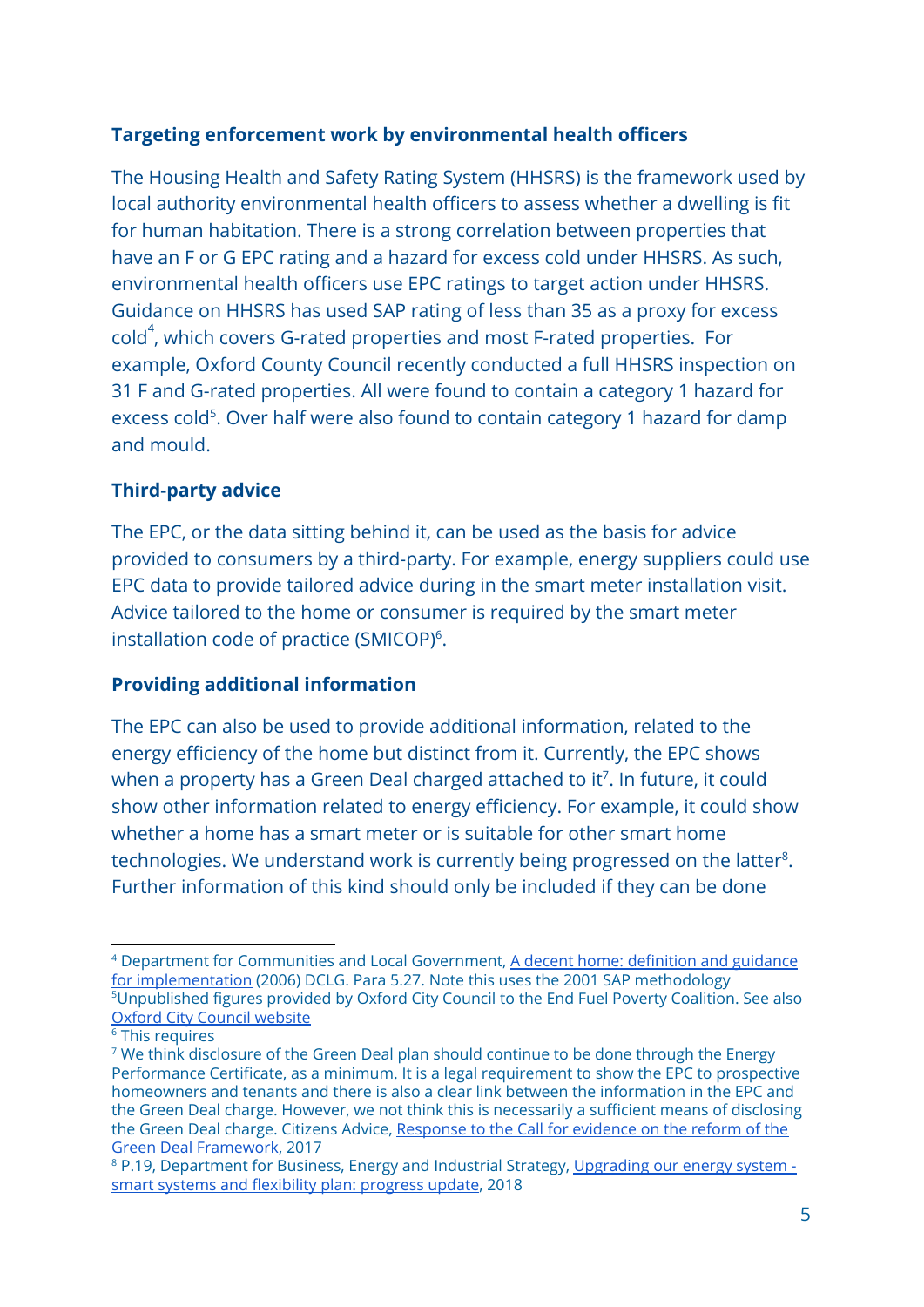without adding complexity to the assessment process or usability of the certificate.

## **Encouraging action**

Encouraging action is listed as an *attribute* of EPCs but should more accurately classed as a *use* of EPCs.

## **2. Do you agree that we have identified the key attributes for EPCs? Are there other important attributes we have not listed? Please indicate below how important you consider each attribute and provide details to explain your answer.**

We broadly agree with list of key attributes in the consultation document. It is important that data from EPCs is of high quality and can be used to improve homes.

However, as mentioned above, encouraging action would more accurately be described as a *use*, not an *attribute* of EPCs. This would help focus on the attributes EPCs should have to encourage action, these include the data being readily available, in an engaging format that is easy to use, understand and compare.

Citizens Advice considers the most important of the attributes listed is 'quality'. EPCs can only be useful if they accurately reflect the condition of the home. Within the quality, *reliability* is particularly important for two reasons:

- The variations in quality of assessments discussed under question 4 appear to be so significant they seem likely to outweigh the other quality issues discussed.
- EPCs still have use as a benchmarking and data collection tool, even when not a completely accurate reflection of energy costs. However, even this use would be undermined by significant variations in the reliability of assessments.

EPCs need to have all the attributes listed to fulfill the uses required of them.

#### **3. Which attributes are important for which uses and why?**

See question 2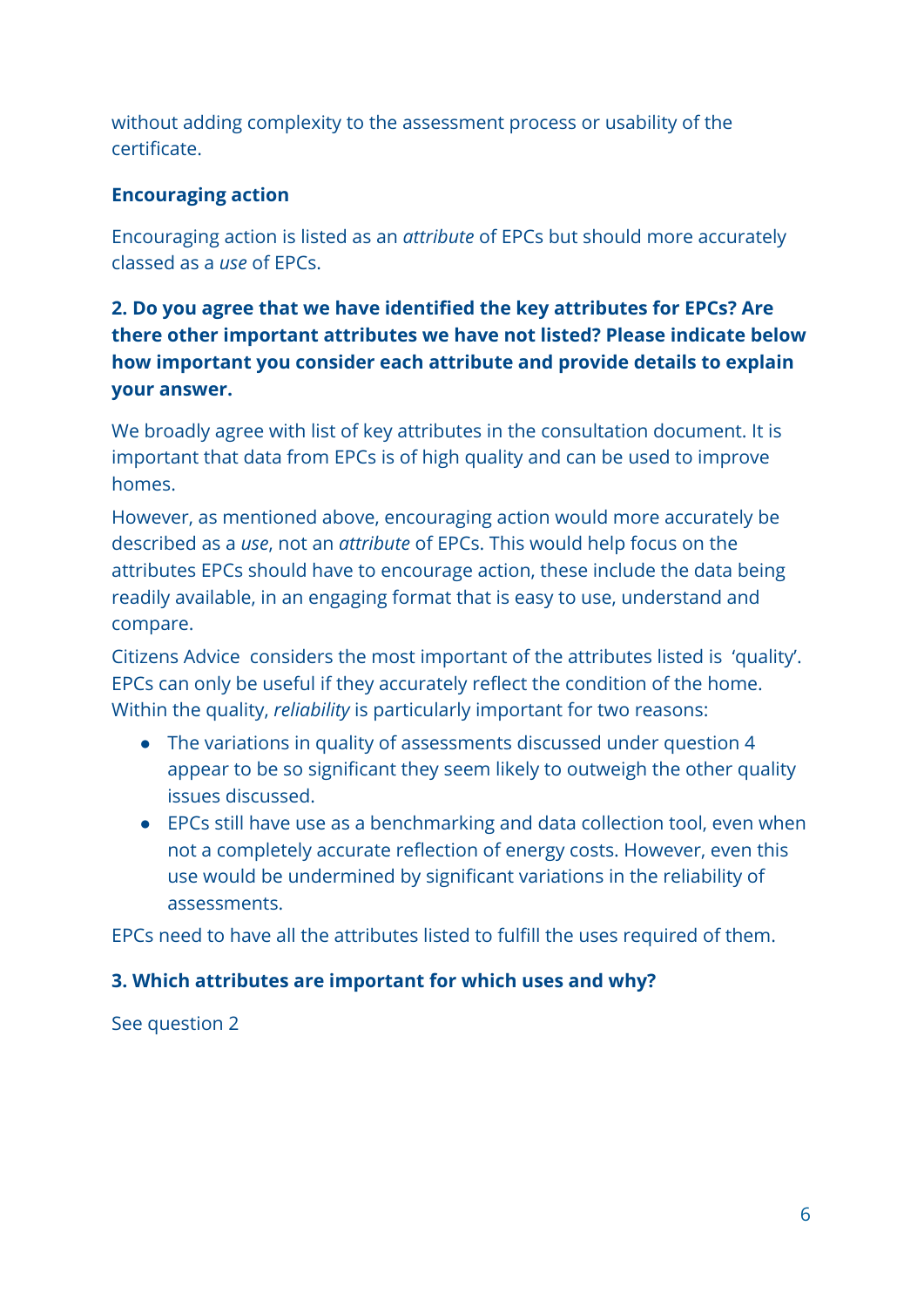## **EPC data quality**

## **Reliability**

**4. What evidence do you have relating to the reliability of EPC assessments? Do you have any information on how reliability varies across different properties, and/or the likely sources of variation in assessments? It would be helpful to indicate how recent this is.**

We do not have new evidence on this issue, but have significant concerns about the reliability of assessments based on the evidence available. The Green Deal mystery shopping exercise, referenced in the consultation document, showed a great variation in the EPC scores given by different assessors to the same properties. This echoes the findings of a similar exercise carried out by Which? in 2013.<sup>9</sup> This issue was also raised by property professionals in stakeholder research carried out by Consumer Focus in 2011 and Citizens Advice in 2015<sup>10</sup>. We hear anecdotal evidence that these issues persist. The long validity period for certificates (they are currently valid for 10 years) increases the chances of current EPCs being inaccurate, even if assessments were to have improved in recent years.

The level of variation suggested by the mystery shopping exercises:

- suggests a significant shortfall in the quality of assessments
- fundamentally undermines the ability of EPCs to fulfill their uses.

These are significant problems given the range and significance of the policies the EPC underpins. Given the level of variation it will be hard for consumers to trust the accuracy of their EPC.

Recent changes to quality assurance processes in the sector, discussed under question 5, should have improved reliability. New evidence on the reliability of assessments is therefore needed to get an understand any impact this has had. This could take the form of a re-run of the Green Deal mystery shopping exercise. Updated evidence will either show to consumers that standards have improved or where further progress is need.

<sup>9</sup>See Pye Tait, Quality [assurance](https://www.citizensadvice.org.uk/about-us/policy/policy-research-topics/energy-policy-research-and-consultation-responses/energy-policy-research/quality-assurance-in-energy-efficiency-and-low-carbon-schemes-in-the-domestic-market/) in energy efficiency and low carbon schemes in the domestic market - report for [Citizens](https://www.citizensadvice.org.uk/about-us/policy/policy-research-topics/energy-policy-research-and-consultation-responses/energy-policy-research/quality-assurance-in-energy-efficiency-and-low-carbon-schemes-in-the-domestic-market/) Advice, June 2015

<sup>&</sup>lt;sup>10</sup> Consumer Focus, As [Easy](http://webarchive.nationalarchives.gov.uk/20120117163324/http://www.consumerfocus.org.uk/uncategorized/as-easy-as-epc-consumer-views-on-the-content-and-format-of-the-energy-performance-certifcate) As EPC, 2011; Pye Tait, Quality [assurance](https://www.citizensadvice.org.uk/about-us/policy/policy-research-topics/energy-policy-research-and-consultation-responses/energy-policy-research/quality-assurance-in-energy-efficiency-and-low-carbon-schemes-in-the-domestic-market/) in energy efficiency and low carbon schemes in the [domestic](https://www.citizensadvice.org.uk/about-us/policy/policy-research-topics/energy-policy-research-and-consultation-responses/energy-policy-research/quality-assurance-in-energy-efficiency-and-low-carbon-schemes-in-the-domestic-market/) market - report for Citizens Advice, June 2015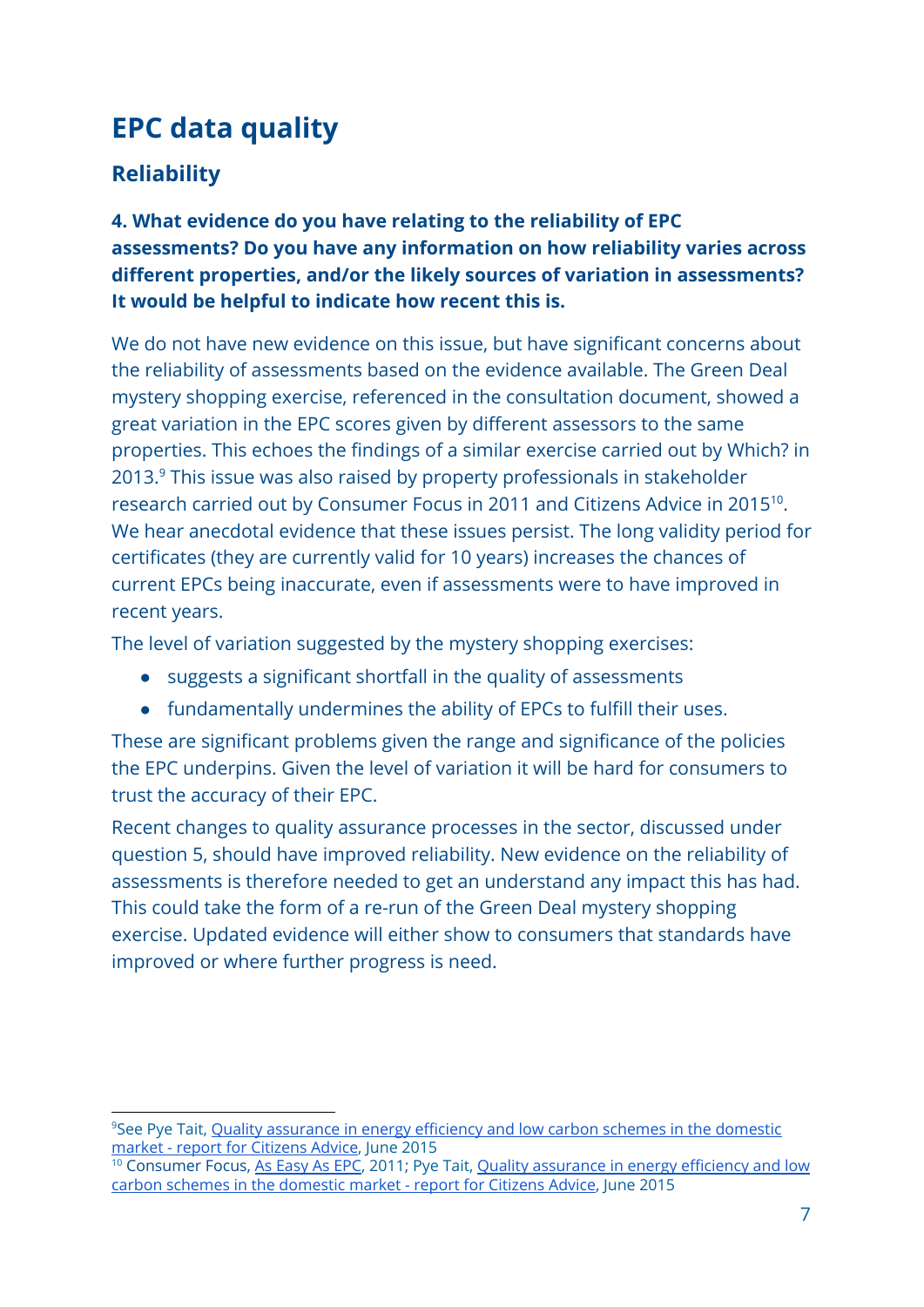## **5. Which of the suggestions provided above do you think would be effective in improving the reliability of EPC ratings? Do you have any other suggestions for improving EPC reliability? Please provide reasoning and any evidence you have to support your response.**

More effective quality assurance processes are needed to improve the reliability of EPCs.

We agree with the consultation document that the source of the variation in assessment results is most often likely to be unintentional discrepancies, but that deliberate manipulation of results may also occur. Competitive pressures, to reduce the time spent on assessments or keep clients happy, increase the likelihood of both.

In 2015, we carried out research into quality assurance for energy efficiency and low carbon technologies, including for energy assessment<sup>11</sup>. This indicated that the Operating Requirements for assessor certification schemes and their audit regimes, which underpin the quality of assessments, had not evolved to reflect the updated uses of EPCs, as eligibility criteria for standards and finance. It suggested that they were not providing enough incentives on firms to ensure the reliability of EPCs, in the face of pressures to keep costs down<sup>12</sup>.

The minimum EPC standards for private rented homes increase the importance of reliable EPCs. If an EPC rates a property as band E when it should really be band F, the landlord can avoid the requirement to make energy efficiency improvements. It also gives incentives to bend the rules to get a certain EPC result.

The best way to ensure assessments are reliable is an effective quality assurance process. Such a process requires:

- sufficient monitoring, for example by assessor certification schemes, to give an accurate picture of the quality of work
- effective enforcement action where quality falls short

Together they provide incentives for assessments to be done well and identify whether quality is falling short for unintentional or intentional reasons.

As the consultation document points out, in recent years the the government and EPC certification bodies have taken steps to improve the quality assurance underpinning EPC assessments<sup>13</sup>. This includes new Operating Requirements,

<sup>&</sup>lt;sup>11</sup> Pye Tait, Quality [assurance](https://www.citizensadvice.org.uk/about-us/policy/policy-research-topics/energy-policy-research-and-consultation-responses/energy-policy-research/quality-assurance-in-energy-efficiency-and-low-carbon-schemes-in-the-domestic-market/) in energy efficiency and low carbon schemes in the domestic market - report for [Citizens](https://www.citizensadvice.org.uk/about-us/policy/policy-research-topics/energy-policy-research-and-consultation-responses/energy-policy-research/quality-assurance-in-energy-efficiency-and-low-carbon-schemes-in-the-domestic-market/) Advice, June 2015

<sup>12</sup> Pye Tait, 2015

 $13$  They have taken place alongside wider steps to improve quality and consumer protection for energy efficiency and low carbon technologies, through the Each Home [Counts](https://www.gov.uk/government/publications/each-home-counts-review-of-consumer-advice-protection-standards-and-enforcement-for-energy-efficiency-and-renewable-energy) review.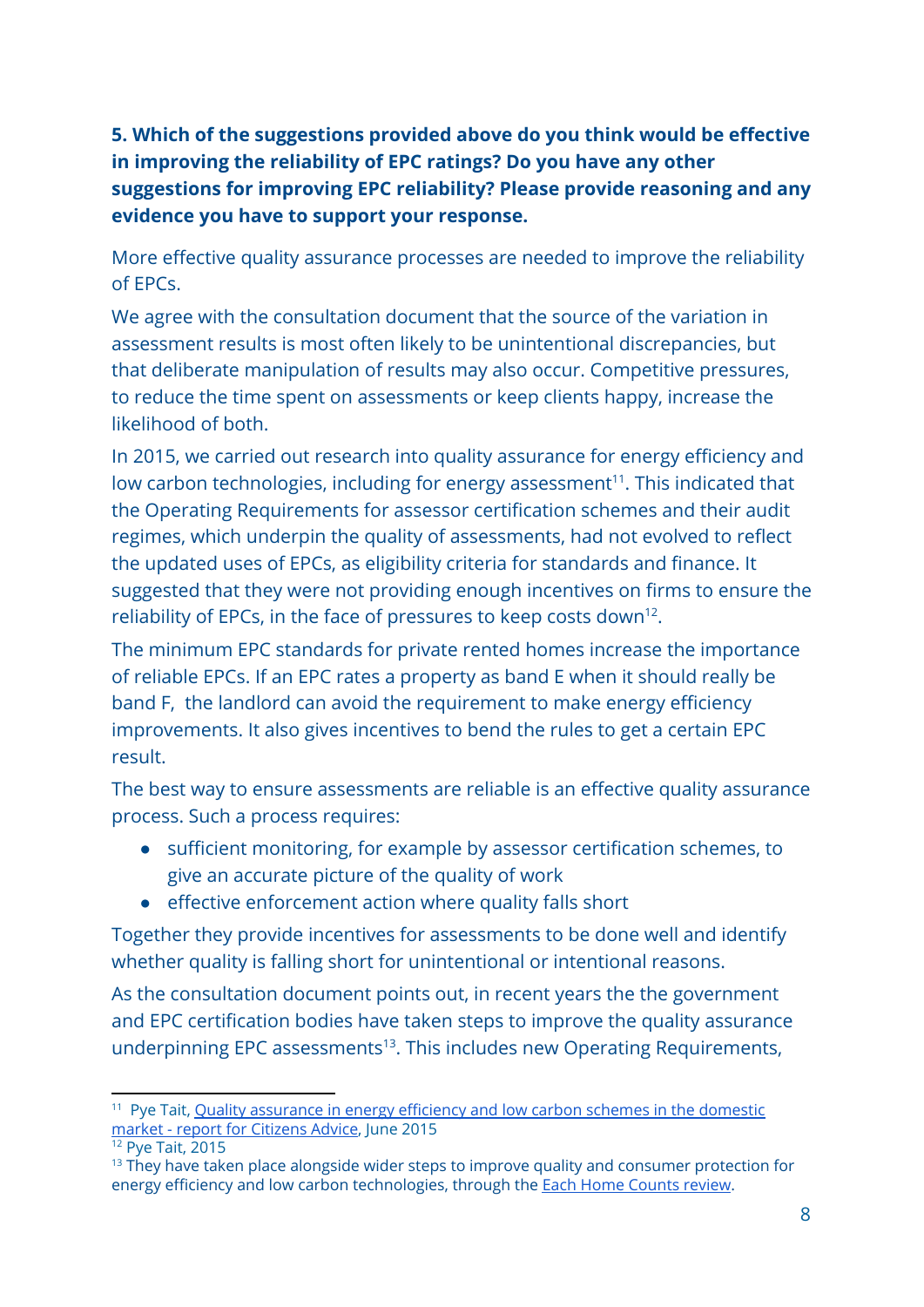which place more emphasis on consistent assessments, and smarter approaches to auditing. These are changes Citizens Advice called for and welcomes.

However, it is unclear whether or not these changes will be enough to deliver the required improvements. As outlined in our answer to the previous question, further evidence is needed to assess whether outcomes have improved in the real world.

We also agree with the consultation document that assessors having access to more data ( for example on previous assessments), can improve the quality achieved for the same cost. We discuss this more in relation to *availability of data*.

## **Accuracy**

## **6. What evidence do you have on the accuracy of the models used to produce EPCs (SAP, RdSAP, SBEM, DSM) in comparison to other methods such as the co-heating test?**

We do not have up-to-date evidence on the accuracy of the models used to produce EPCs.

**7. Are you developing any kind of tool for measuring the energy performance of buildings (controlling for the effects of occupant behaviour) using smart meter data or other data, which could be relevant for EPCs?**

#### Not applicable

**8. What evidence do you have on how the accuracy of EPCs could be improved using the tools and data sources outlined above, or through any other means? Do you have any views as to how these approaches could best be incorporated into the current EPC framework?**

No answer

## **Up-to-date**

**9. What evidence do you have on how frequently people are likely to make updates to their properties which would change the EPC score?**

No answer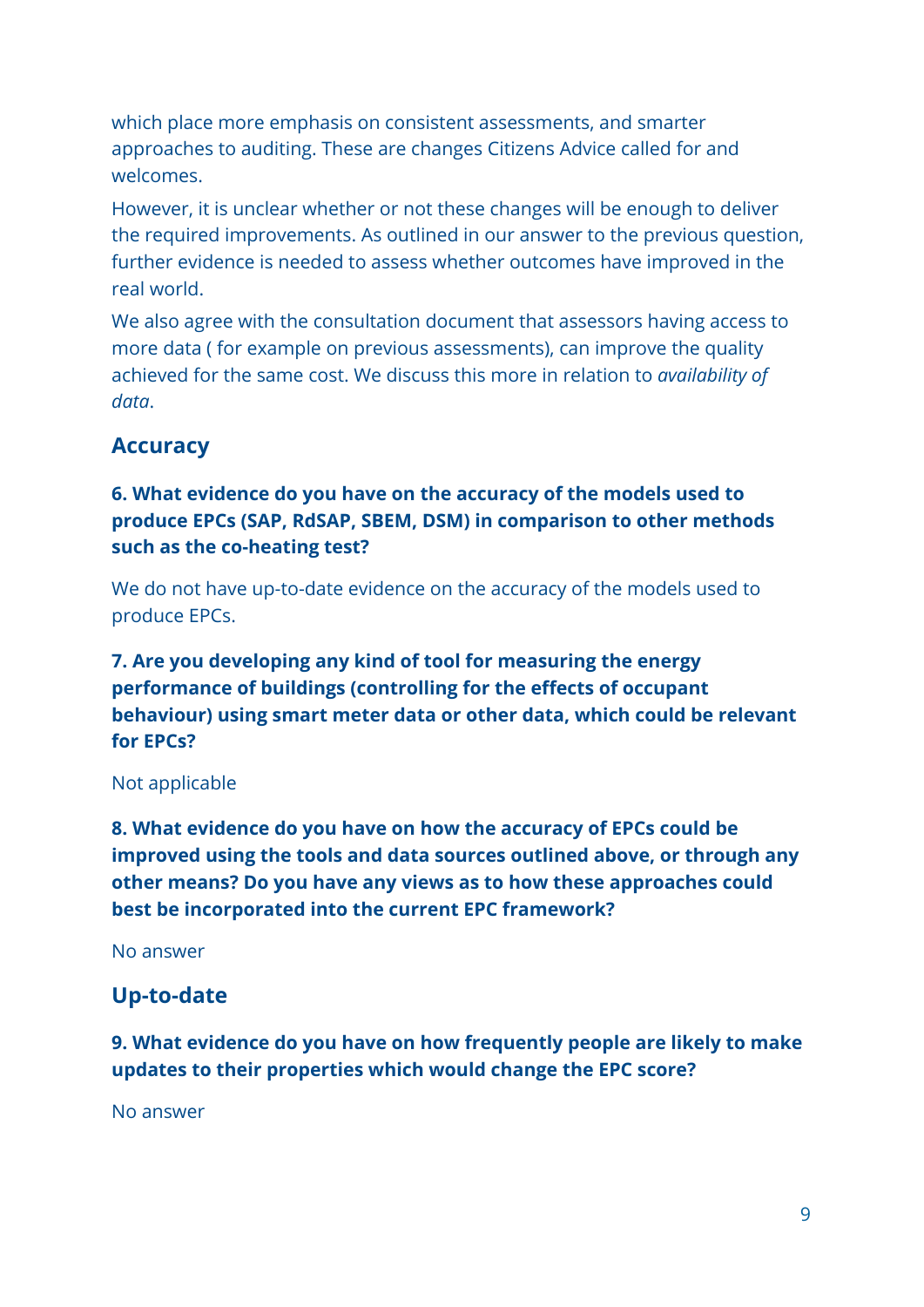## **10. Which of the suggestions provided above do you think would be effective in ensuring that the information on EPCs is up to date? Do you have any other suggestions for ensuring EPCs remain up to date? Please provide reasoning and any evidence you have to support your response.**

Currently EPC certificates stay valid for 10 years. We support the suggestion for a shorter validity period. This is something Citizens Advice has long called for. A 5 year validity period would strike a better balance between providing accurate information and avoiding a excessive costs.

As the consultation document states, there is no requirement to update the EPC when making changes to a building, even when they are likely to affect the EPC rating. Even where the building itself has not changed, changes to the assessment methodology and fuel price calculations also mean that EPCs will gradually become outdated and less useful. And, as noted in the previous answer, assessments carried out in the past have not been of a consistent quality.

All these factors mean older EPCs are less likely to be reliable, accurate and useful. 10 years is too long to leave them on the books and influencing consumer decision-making.

A 5 year validity period would address these issues. It would also not lead to a be a significant cost burden. Every building owner would not be required to get a new EPC certificate every 5 years, but someone renting or selling a property would not be able to use an EPC over 5 years old. The costs of an EPC, at £50-£60, are very small as a proportion of the costs of buying and selling a home, and as a proportion of average rental income over a 5 year period. These costs could be further reduced if full EPC data is made accessible, as discussed in questions 18-20.

## **11. Would you support introducing new EPC trigger points at any of the stages listed above (or any other stages)? What evidence do you have relating to the advantages and disadvantages of any of these trigger points?**

We support the suggestion that Houses in Multiple Occupation (HMOs) should be required to have an EPC when a room is being let. This would put them on an equal footing to other rented properties.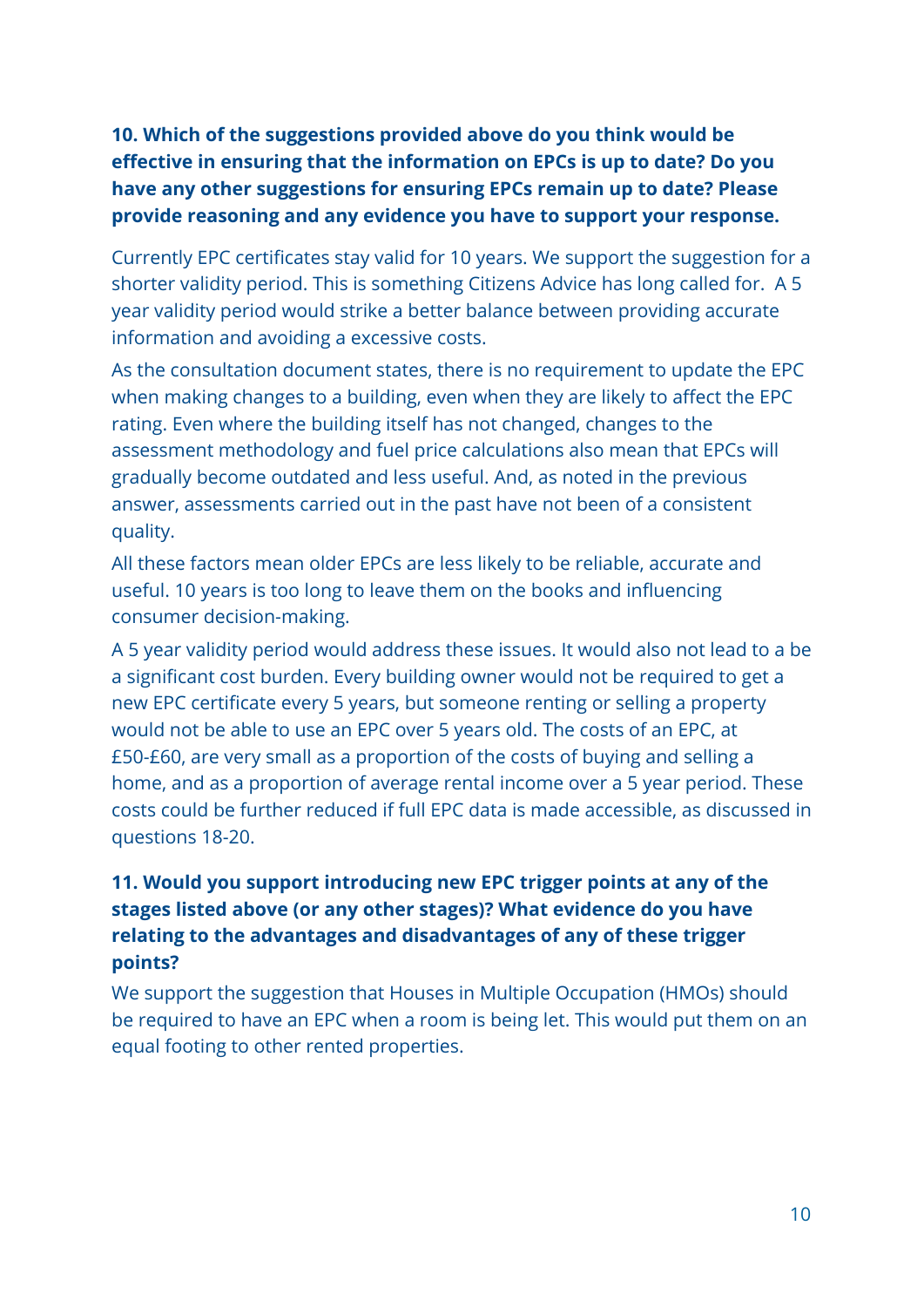HMOs are disproportionately occupied by vulnerable people who often have no other choice about where they live<sup>14</sup>. These homes are more likely to suffer from energy efficiency problems, like damp and unhealthily low temperatures<sup>15</sup>.

Currently a HMO only requires an EPC when the building is let as a single unit. As they are normally let on a room by room basis, they tend to escape this requirement. Because they don't have an EPC, they are not required to meet the minimum energy performance standards that other landlords are, despite often having poor energy performance.

This would be addressed by requiring HMOs to have EPC when a single room is let. This EPC would not provide prospective tenants information on the running costs of individual room or part of the home they would be renting. But it can tell them about the overall efficiency of the building: it would be useful for them to know whether a property has an EPC rating of, for example, E rather than B. More significantly, it would mean HMOs have to meet the same minimum energy efficiency standards all other privately rented properties do.

We also recommend making meeting the minimum energy efficiency standards a condition of HMO licensing. Unlike most other private rented properties, HMOs are required to be licensed with their local authority. It would be sensible to make meeting minimum energy standards a condition of this licencing. This would improve enforcement of this minimum standards, reducing the need for local authorities to act proactively.

A mechanism to do this is provided by Section 67 of the Housing Act<sup>16</sup>. This allows local authorities to require HMOs meet minimum criteria, as condition of their licencing. Local authorities can include minimum energy efficiency standards within these criteria. If the Housing Act was amended, it could also require all local authorities to include this requirement $17$ .

Looking at the other proposed trigger points, we support the requirement for an new EPC when someone carries out a major renovation, articularly an extension, which could increase the energy use of the property. We do not support requiring an updated EPC for a new boiler. This is often a distress purchase which many consumers already struggle to afford.

## **Encouraging action**

<sup>&</sup>lt;sup>14</sup>The official definition of a HMO is all privately rented houses occupied by five or more people who form more than one household

<sup>&</sup>lt;sup>15</sup>Information on HMOs and energy efficiency taken from Future Climate and University of Manchester, 2004, Housing in Multiple [Occupancy:](http://futureclimate.org.uk/wp-content/uploads/2014/07/HOME-Policy-Report-FINAL.pdf) Energy Issues and Policy: A report by eaga charitable trust

<sup>16</sup> 2004

<sup>&</sup>lt;sup>17</sup> A list of requirements local authorities must include is set out in Schedule 4.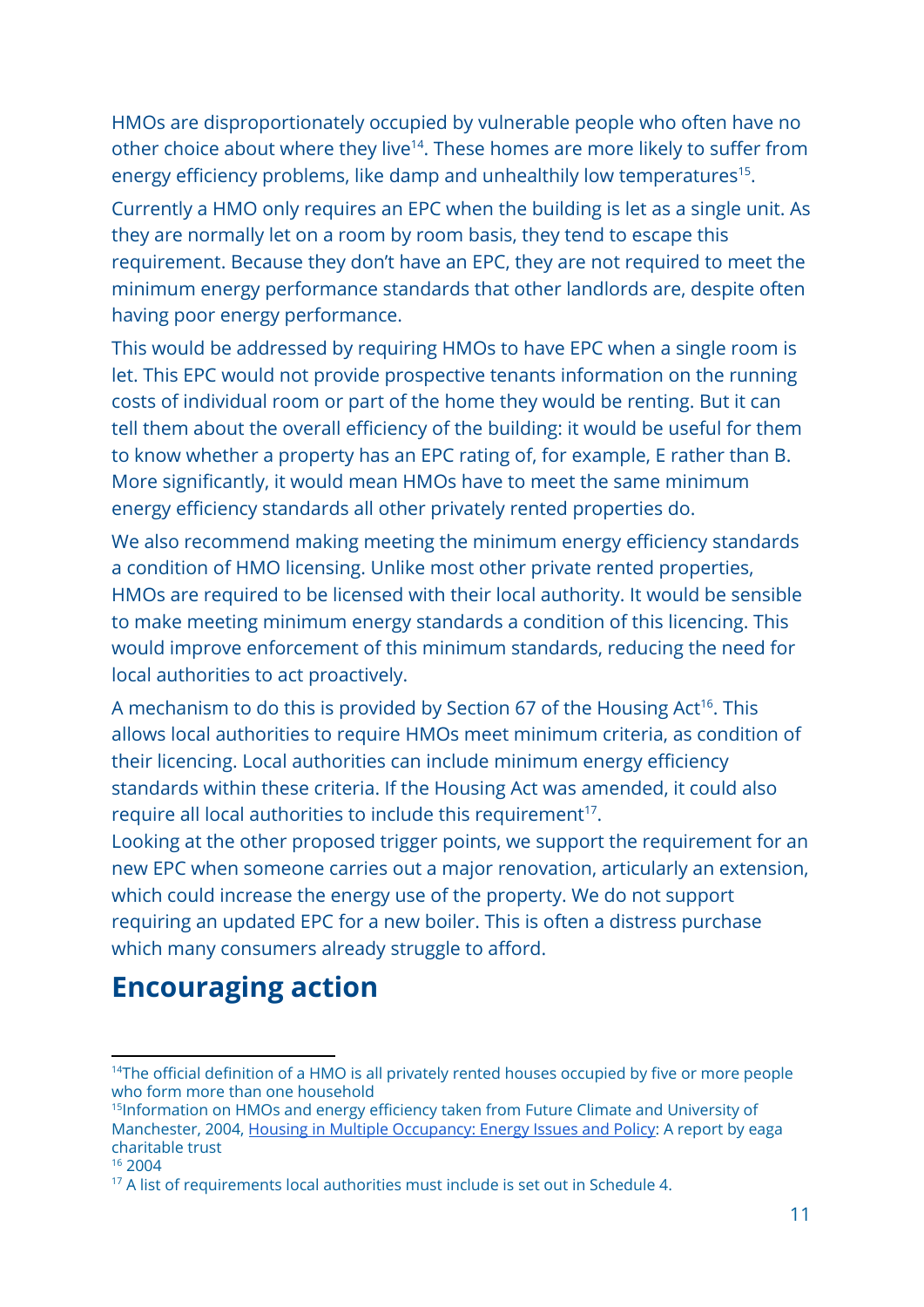## **Improves energy performance - EPC recommendations**

## **12. What evidence do you have on how useful the EPC recommendations are to consumers when they are considering making changes to a property? How effective are they at encouraging consumers to take action?**

The consultation document quotes survey research showing 8%-17% of respondents said they have acted on the recommendations on the EPC<sup>18</sup>. Based on the research methodologies used in this research we expect the likelihood of action to be towards the lower end of this range. But we also note that since this research was carried out, the new EPC design was introduced, which presents the recommendations in a clearer and more engaging way<sup>19</sup>.

However, consumer behaviour depends on factors beyond the EPC. Many homeowners view energy efficiency as something that is addressed in the course of living in a property, not at the point of sale (when the EPC is provided) <sup>20</sup>. More fundamentally, the experience of previous schemes and consumer research shows that assessment and provision of information alone are often not enough to get consumers to act. EPC recommendations could encourage consumers to take action in combination with other factors that motivate them, like:

- help to access funding
- Incentives
- trust in delivery

In recent years, these have all been to some extent absent in energy efficiency policy, at least in England and Wales $^{21}$ . It is therefore hard to evaluate the effectiveness of the recommendations without these wider factors being in place.

<sup>&</sup>lt;sup>18</sup> Based on evidence from Room for Improvement (Consumer Focus, 2011) and the English Housing Survey

<sup>&</sup>lt;sup>19</sup> See Consumer Focus, As [Easy](http://webarchive.nationalarchives.gov.uk/20120117163324/http://www.consumerfocus.org.uk/uncategorized/as-easy-as-epc-consumer-views-on-the-content-and-format-of-the-energy-performance-certifcate) As EPC, 2011

<sup>20</sup> Consumer Focus, As [Easy](http://webarchive.nationalarchives.gov.uk/20120117163324/http://www.consumerfocus.org.uk/uncategorized/as-easy-as-epc-consumer-views-on-the-content-and-format-of-the-energy-performance-certifcate) As EPC, 2011

<sup>&</sup>lt;sup>21</sup> ECCC inquiry into home energy efficiency, Written submission from Citizens Advice, October 2015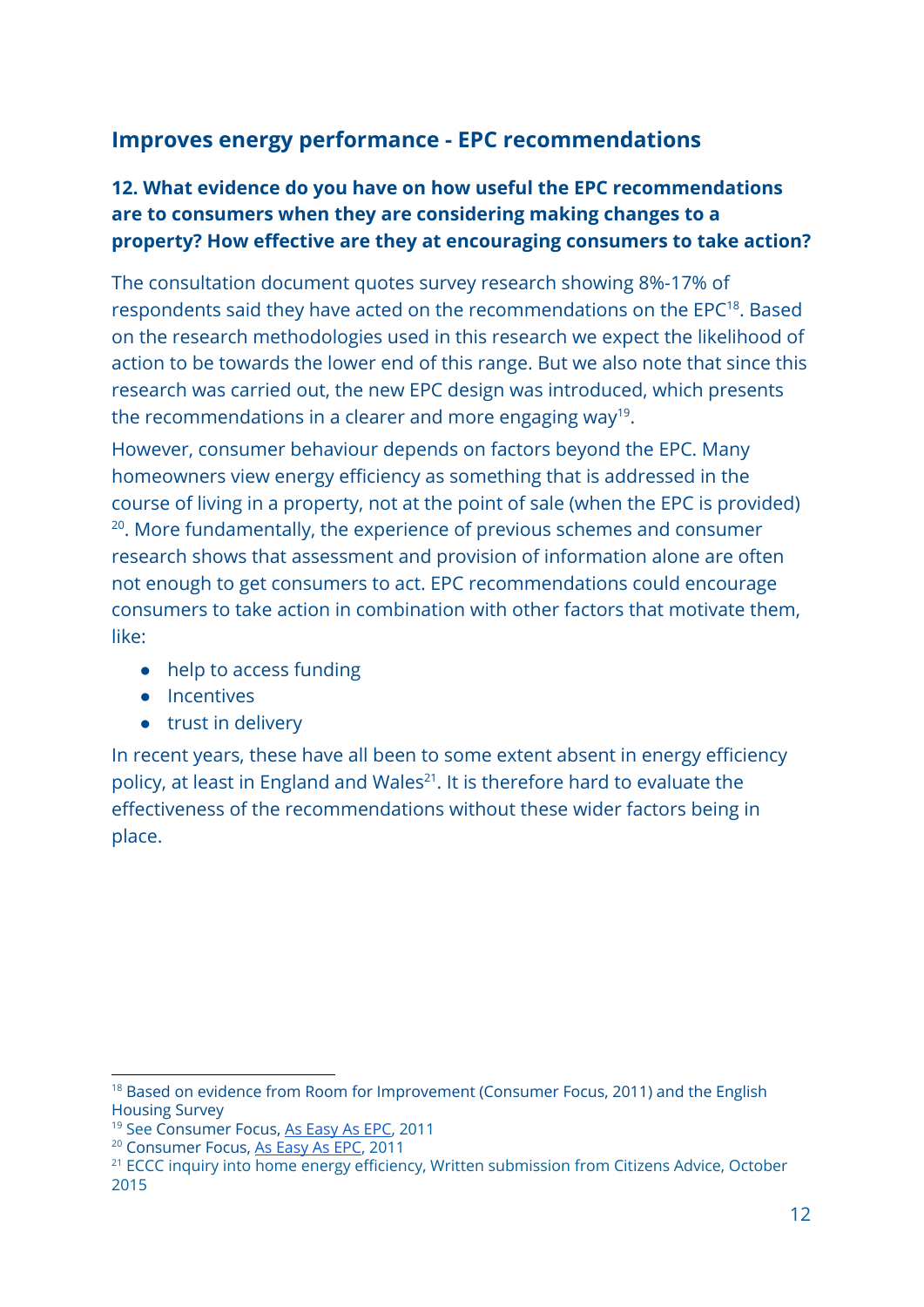**13. Which of the suggestions provided above do you think would be effective in encouraging building owners to make appropriate energy performance improvements to their property? Do you have any other suggestions? Please provide reasoning and any evidence you have to support your response.**

As noted in the previous question, it is hard to evaluate the effectiveness of the EPC recommendations given the lack of other factors to motivate take of energy efficiency measures.

Nevertheless, we think a few of the suggestions made in the consultation document would be helpful in improving engagement with the EPC recommendations, notably:

- Using behavioural science to design information or recommendations in a way that drives action (paragraph 4.6)
- Making recommendations more relevant to the property, for example, so traditional buildings don't receive recommendations that can't be acted on (paragraph 4.10)

However, we agree that EPC should retain its fundamental character as a measure of the performance of the building itself. Unless it provides consistent information regardless of who currently lives in the building, its uses in the property market and beyond will be undermined. The EPC's format should also be consistent, to foster recognition and facilitate comparability.

We agree that any changes to the EPC would need to be thoroughly user-tested and trialled. The current EPC design was informed by extensive user-research carried out by Consumer Focus<sup>22</sup>. Any further changes to the format of EPCs should build on this work, and should include the A-G scale, which consumers find recognisable and intuitive.

There are great opportunities for consumers for better information and recommendations based on personal energy use patterns. For the reasons outlined above, this kind of advice be provide outside the EPC itself. The government should help organisations provide this advice by ensuring consumers with greater access to their full assessment data and other useful sources of data through the data warehouse.

## **14. What are your views on introducing operational performance ratings for non-domestic buildings, either on the EPC or separately?**

No answer

<sup>22</sup> Consumer Focus, As [Easy](http://webarchive.nationalarchives.gov.uk/20120117163324/http://www.consumerfocus.org.uk/uncategorized/as-easy-as-epc-consumer-views-on-the-content-and-format-of-the-energy-performance-certifcate) As EPC, 2011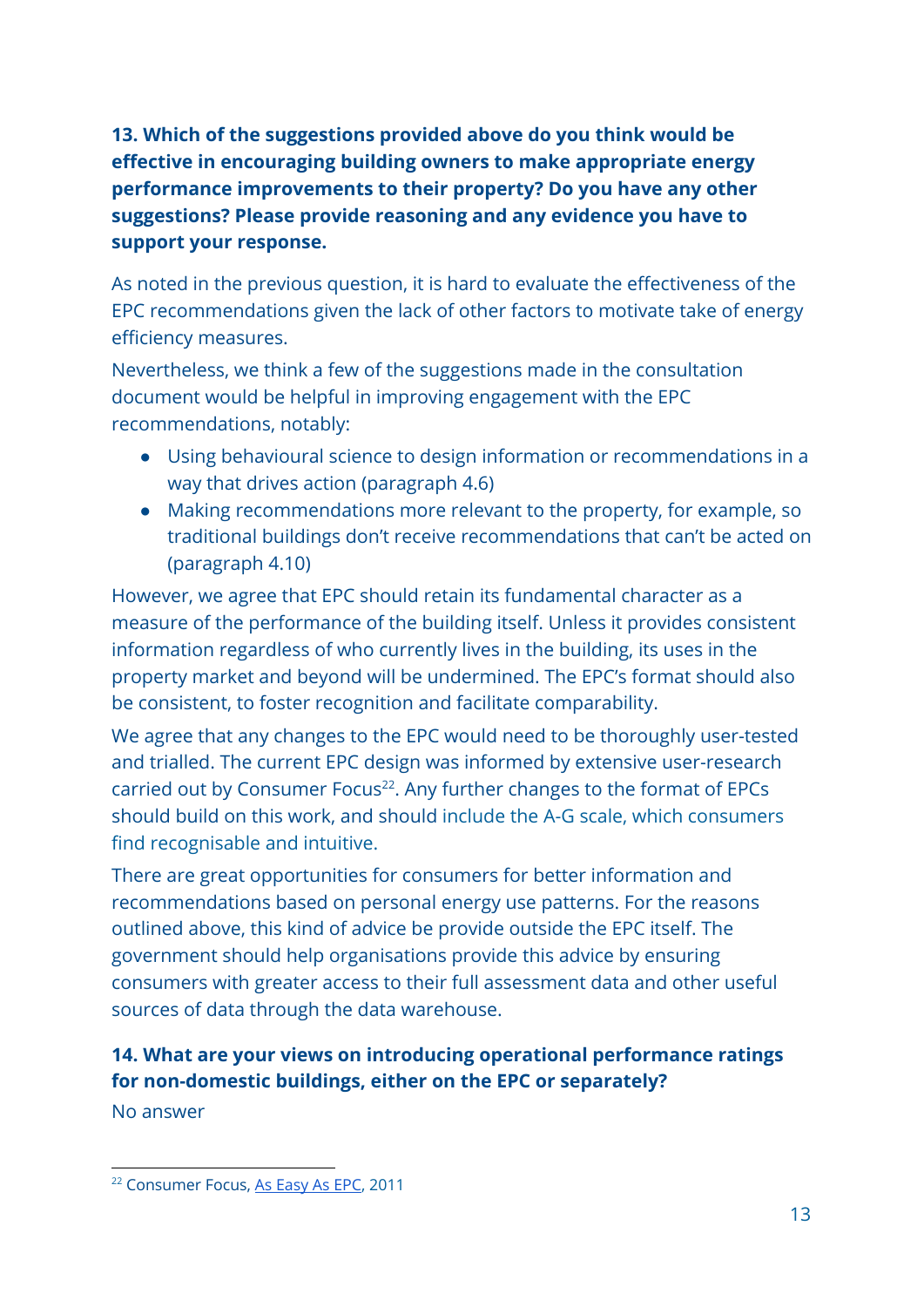## **Influences property decisions - EPC rating**

## **15. What evidence do you have on how useful the EPC rating and cost information are to consumers when purchasing or renting a property? Are consumers using information on the EPC to negotiate property prices or rents?**

We do not have new evidence on this. However, the Room for Improvement survey research in 2011 showed that EPCs were very rarely used to negotiate property prices or rents<sup>23</sup>. Only 6% of respondents had used the information in their EPC to negotiate the sale or rental price $24$ .

Focus group research, carried out in the same year, sheds some light on the attitudes of renters and owner occupiers that lie behind this.

For those buying a property, the default assumption tended to be that they would have to budget for improvement works. This was a much more common response than attempting to use energy efficiency considerations to negotiate on the price of a property. It reflected a wider perception that energy efficiency is something to be address in the course of living in a property, not at the point of sale. Several participants stated that they considered it normal to seek out energy efficient appliances, but less so to seek an energy efficient home<sup>25</sup>.

In the same research renters gave energy efficiency an even lower priority. This was primarily because they considered energy efficiency the landlord's responsibility. However, some participants also noted they did not want to make an issue of a poor energy efficiency rating, and lose out on the property.

Of the 6% of respondents earlier who said had used the information in their EPC to negotiate, all but one was a renter. This may reflect contextual factors, that owners often plan to carry out energy efficiency factors. If this is the case, this trend is is not reflected in sale and rental prices:

● there is a statistically significant relationship between EPC rating and sale prices

<sup>&</sup>lt;sup>23</sup>Consumer Focus, 2011, Room for [improvement](http://webarchive.nationalarchives.gov.uk/20120117165059/http://www.consumerfocus.org.uk/publications/room-for-improvement-the-impact-of-epcs-on-consumer-decision-making) - The impact of EPCs on consumer decision-making. Of those who has received an EPC in the past 2 years (Weighted base of 132).

<sup>&</sup>lt;sup>24</sup> This finding notably differs from research by the Energy Savings Trust which found that 70% of people would consider re-negotiating the price they pay for a property if they discovered it was highly energy inefficient, EST (2008) Energy Performance Certificates: Home Truths. Green Barometer 6, quoted in Easy as EPC

 $25$ This finding, reflected in survey research of the two markets, is unsurprising given the range of contextual factors when buying a home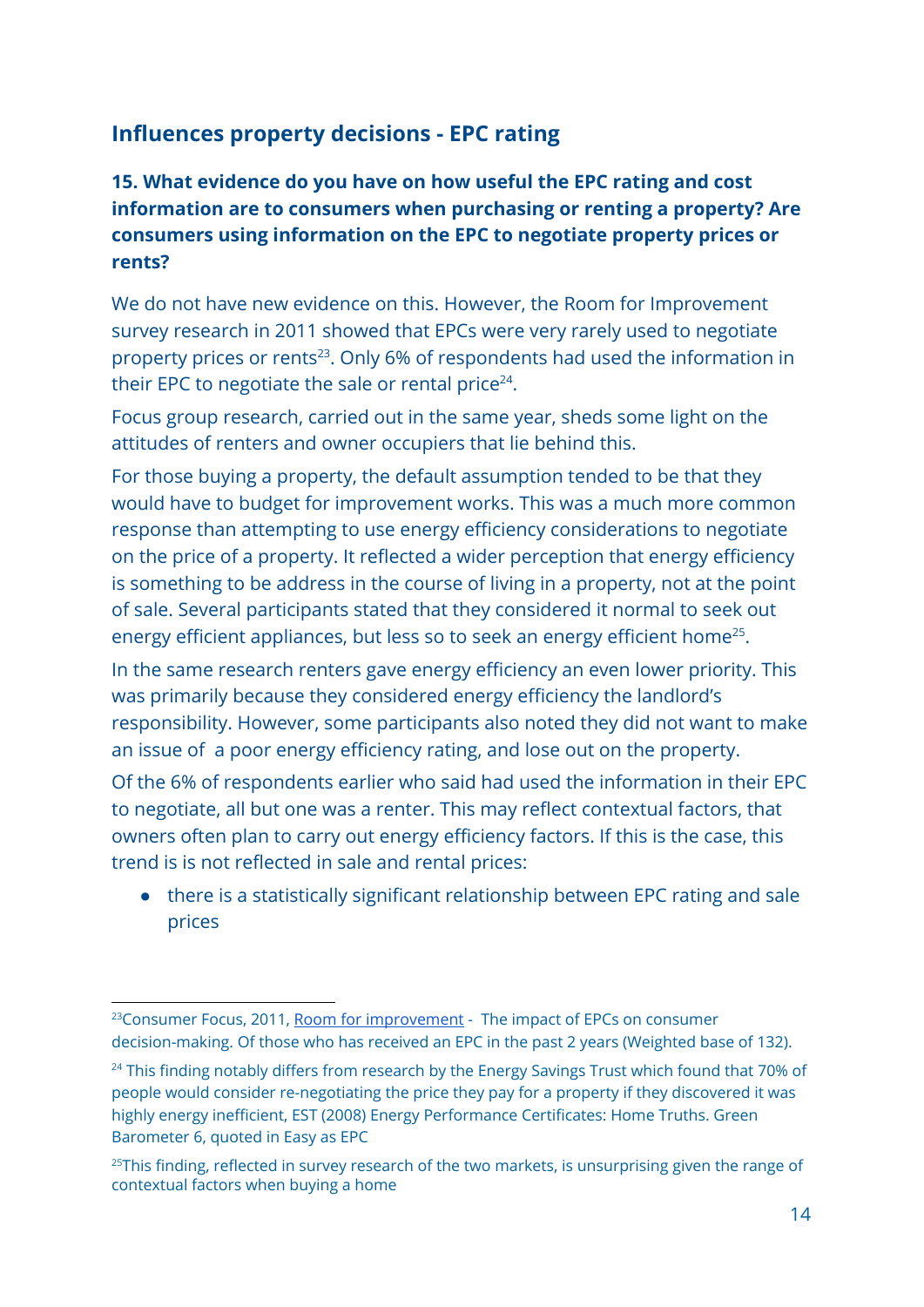● But no a statistically significant relationship between EPC rating and rental  $prices<sup>26</sup>$ 

Further analysis is needed if these dynamics are to be fully understood.

## **16. Do you have any evidence on consumers' understanding of the energy efficiency rating used in EPCs? Do you think a different rating such as carbon emissions or primary energy would have a better impact for consumers?**

Research suggests that consumers find the Energy Efficiency Rating (EER) easy to understand and use, especially compared to a carbon emissions rating. Prior to its redesign around 2012, the EPC included both an Environmental Impact (CO<sub>2</sub>) Rating (EIR) and the current Energy Efficiency Rating (EER). Consumer Focus, the statutory energy watchdog at the time, carried out research with consumers that fed into that redesign, including the recommendation to remove the  $EIR<sup>27</sup>$ . It found consumers tended to ignore the CO $_{\rm 2}$  rating. They found the Energy Efficiency Rating more useful, as it related to a tangible benefit for them. They could also easily and intuitively understand the A-G scale. They found the inclusion of both charts unnecessary and confusing, particularly when there is such a close correlation between the two indicators. With the EER, consumers still struggled to understand how the rating translated into monetary savings. They responded best to a combination of both the EER and cost information, a proposal that was taken up in the redesign.

## **17. Which of the suggestions provided above do you think would enable prospective buyers and tenants to make more effective decisions based on the information on the EPC? Do you have any other suggestions? Please provide reasoning and any evidence you have to support your response.**

Including information about policy goals and minimum standards in EPCs would help consumers make more effective decisions about their home.

Consumers are likely to respond better to incentive schemes if they are part of a wider narrative about why action is needed. In research we carried in 2016, homeowners indicated they did not feel there had been convincing vision from government on home energy efficiency and individuals' role in it. They viewed government policy as inconsistent. Some thought climate change was no longer

<sup>&</sup>lt;sup>26</sup>Citizens Advice, Response to BEIS [consultation](https://www.citizensadvice.org.uk/Global/CitizensAdvice/Energy/Energy%20Consultation%20responses/peter%20broad%20-%20Citizens%20Advice%20response%20to%20BEIS%20Call%20for%20Evidence%20on%20Building%20a%20Market%20for%20Energy%20Efficiency.pdf) on private rented sector energy efficiency [standards,](https://www.citizensadvice.org.uk/Global/CitizensAdvice/Energy/Energy%20Consultation%20responses/peter%20broad%20-%20Citizens%20Advice%20response%20to%20BEIS%20Call%20for%20Evidence%20on%20Building%20a%20Market%20for%20Energy%20Efficiency.pdf) March 2018

<sup>&</sup>lt;sup>27</sup> Consumer Focus, As [Easy](http://webarchive.nationalarchives.gov.uk/20120117163324/http://www.consumerfocus.org.uk/uncategorized/as-easy-as-epc-consumer-views-on-the-content-and-format-of-the-energy-performance-certifcate) As EPC, 2011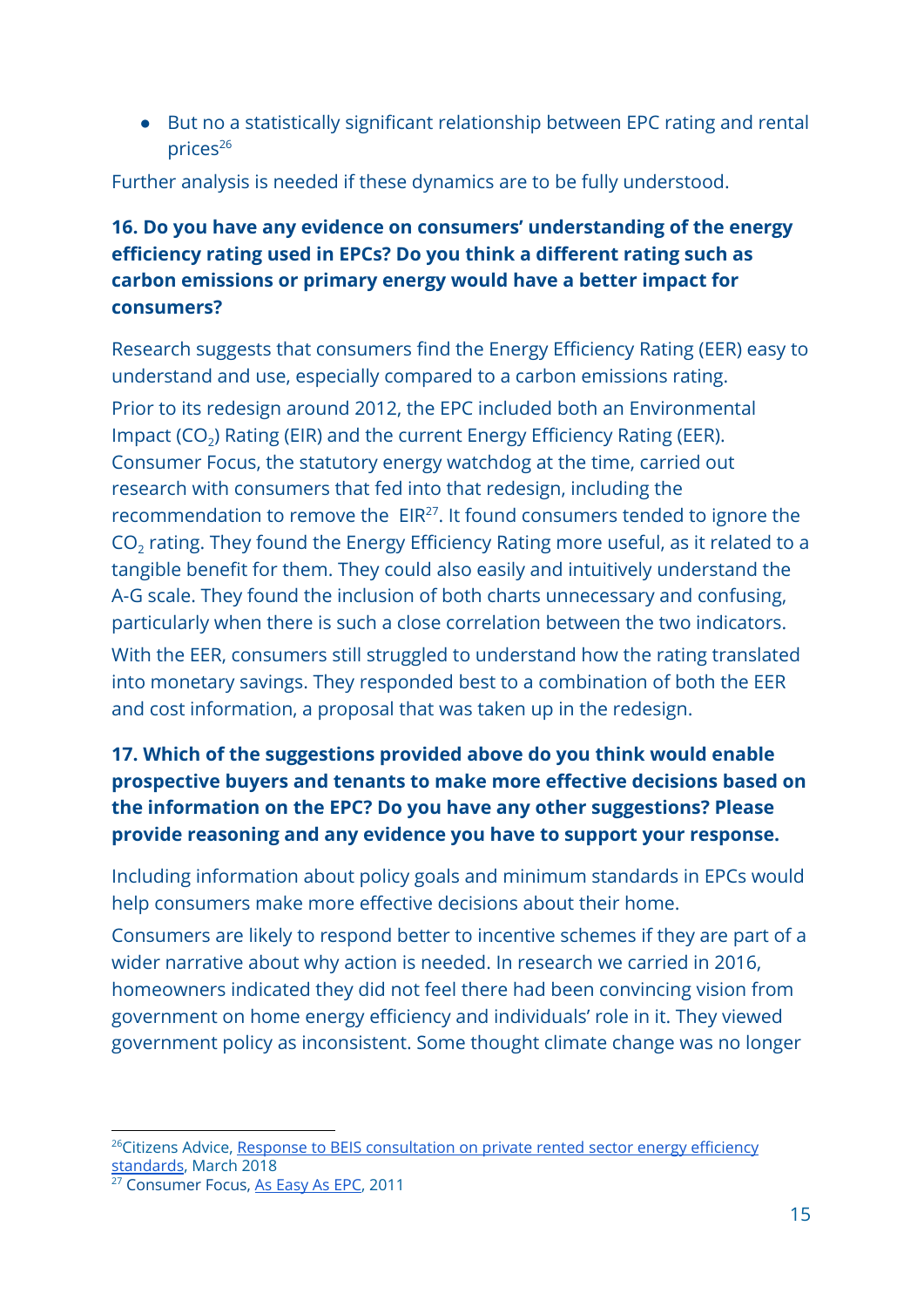a government priority, casting doubt on how seriously they should take the issue . 28

Based on this research, we recommended setting long term (non-binding) target in terms of an EPC ratings<sup>29</sup>. We therefore welcomed the Clean Growth Strategy's 2035 aspiration. We also welcome that the government is actively considering the trajectory of minimum standards in the Private Rented Sector<sup>30</sup>. We agree that it would be useful to include these long term targets on the EPC. This would help residents and potential buyers understand what changes they might be required to make to a property in the long-term. User-testing should inform how this is can be presented most effectively to consumers.

## **EPC availability**

## **Access to data**

## **18. What evidence do you have on how easy it is to access EPC data or Open Data? If you are currently a user of the Open Data Communities website, what do you use the information for and how valuable is this website as a source of data?**

More needs to be done to give consumers access to all the data collected in the RdSAP assessment, not just the EPC certificate itself.

We welcome that the government has made EPC certificates available for free, through the Open Data Communities website.<sup>31</sup> Previously it limited who could access this data, and placed a fee on access. The Open Data Communities now provides a useful tool for consumers who want to find out about the energy efficiency of their own or a prospective home, as well as information for researchers and policy-makers.

However, consumers still do not tend to have access to all the data collected for their property as part of the RdSAP assessment. The data presented in the Energy Performance Certificate is necessarily simplified to focus on key elements and recommendations to inform and influence property buyers and tenants.

<sup>&</sup>lt;sup>28</sup> Citizens Advice, **Energising [Homeowners](https://www.citizensadvice.org.uk/Global/CitizensAdvice/Energy/Energising%20homeowners%20-%20final%20updated.pdf):** Research into consumer decision-making on energy efficiency improvements, 2016

<sup>&</sup>lt;sup>29</sup> Citizens Advice, **Energising [Homeowners](https://www.citizensadvice.org.uk/Global/CitizensAdvice/Energy/Energising%20homeowners%20-%20final%20updated.pdf): Research into consumer decision-making on energy** efficiency improvements, 2016

<sup>&</sup>lt;sup>30</sup> We think this should align with the Fuel Poverty target and milestones to ensure the Fuel Poverty Strategy is delivered cost-effectively. This is recommend by the Committee on Fuel Poverty, the government's advisory body. Committee on Fuel Poverty (2017) [Committee](https://assets.publishing.service.gov.uk/government/uploads/system/uploads/attachment_data/file/652701/CFP_report_formatted_-_final.pdf) on Fuel [Poverty](https://assets.publishing.service.gov.uk/government/uploads/system/uploads/attachment_data/file/652701/CFP_report_formatted_-_final.pdf) Annual report 2017

<sup>&</sup>lt;sup>31</sup> HMG (2016), The Energy Performance of Buildings (England and Wales) [\(Amendment\)](http://www.legislation.gov.uk/uksi/2016/284/schedule/made) [Regulations](http://www.legislation.gov.uk/uksi/2016/284/schedule/made) 2016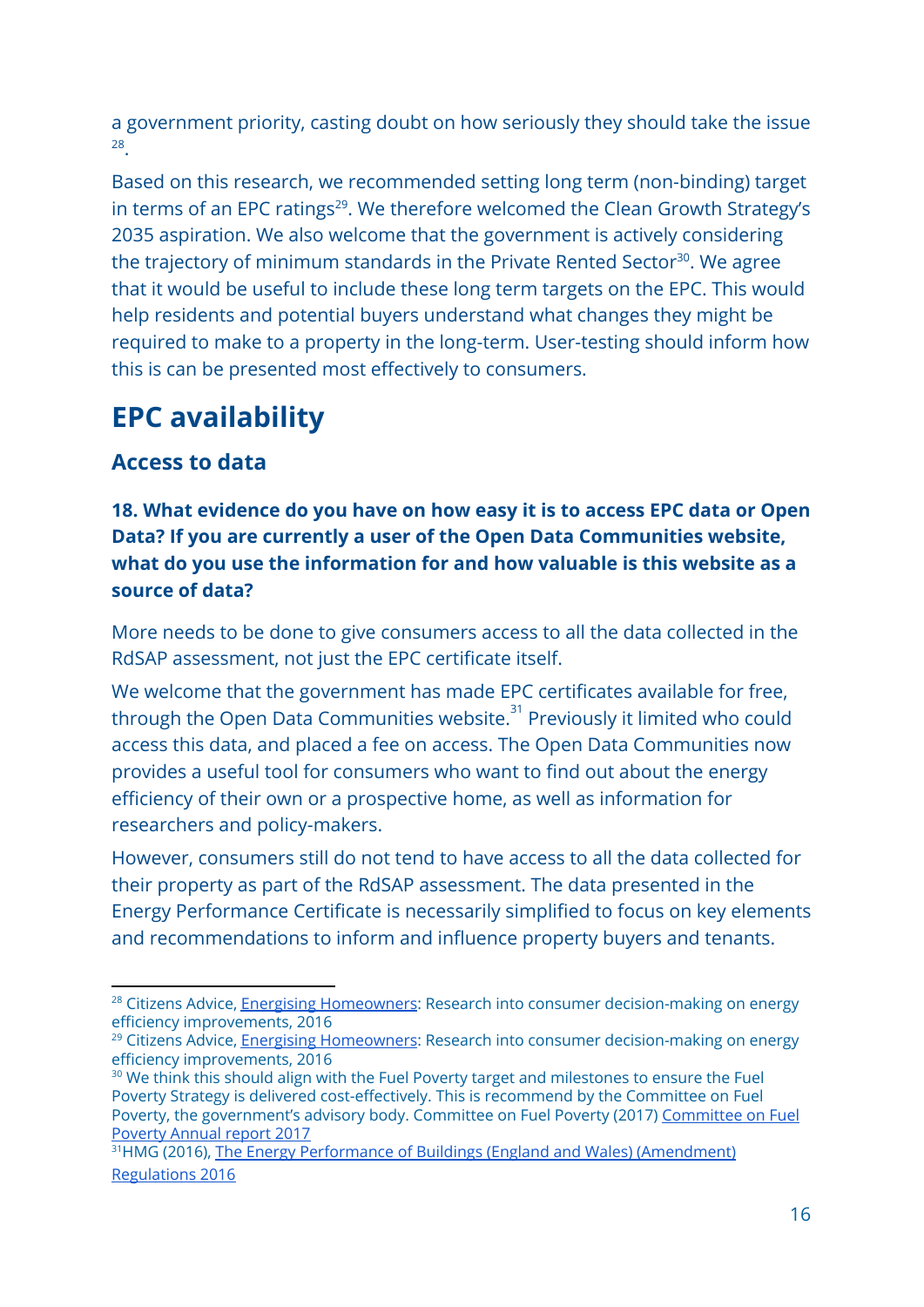Large amounts of other data is collected during the assessment. It includes things like like room measurements, boiler type, details of heating controls. This is typically not shared with the consumer and effectively lost.

Giving consumers access to the full data collected during RdSAP assessment, would bring significant benefits, to consumers and to the supply chain, as discussed in the answer to question 19.

## **19. Which of the suggestions provided above do you think would improve the ability of building owners and other stakeholders to make effective use of EPC data? Do you have any other suggestions? Please provide reasoning and any evidence you have to support your response.**

We support the suggestion to make the full dataset collected during RdSAP assessment available to the consumer for future use. The consumer $32$  should be able to access the data for their home, at no additional cost, in a standard open data format. They should be able to easily share the information with designated third parties, including EPC assessors. This data is paid for by the consumer, although they may not be aware of its value until they try to access third-party services. Even consumers who don't use this information, are likely to appreciate this data being available and have more confidence in the robustness of the assessment process as a result $^{33}$ .

Currently, because this data is not available, the same data is often collected from the same property at different times for different purposes. This duplication increases costs and the hassle for consumers. This in turn will make them less likely to carry out energy efficiency improvements.

As the consultation document suggests, having access to the full data would make subsequent assessments quicker, cheaper and more reliable. For the consumer, there are other uses of this data that may be equally beneficial, for example:

- Getting up to date information based on the latest methodology, fuel price and emissions factors.
- Getting more accurate and useful third-party advice
- Getting more accurate quotes from an installers, without an additional visit the building, facilitating the installation process

 $32$  In rented homes, the data should be available to both the building owner and the tenant.

<sup>&</sup>lt;sup>33</sup> Our data communications research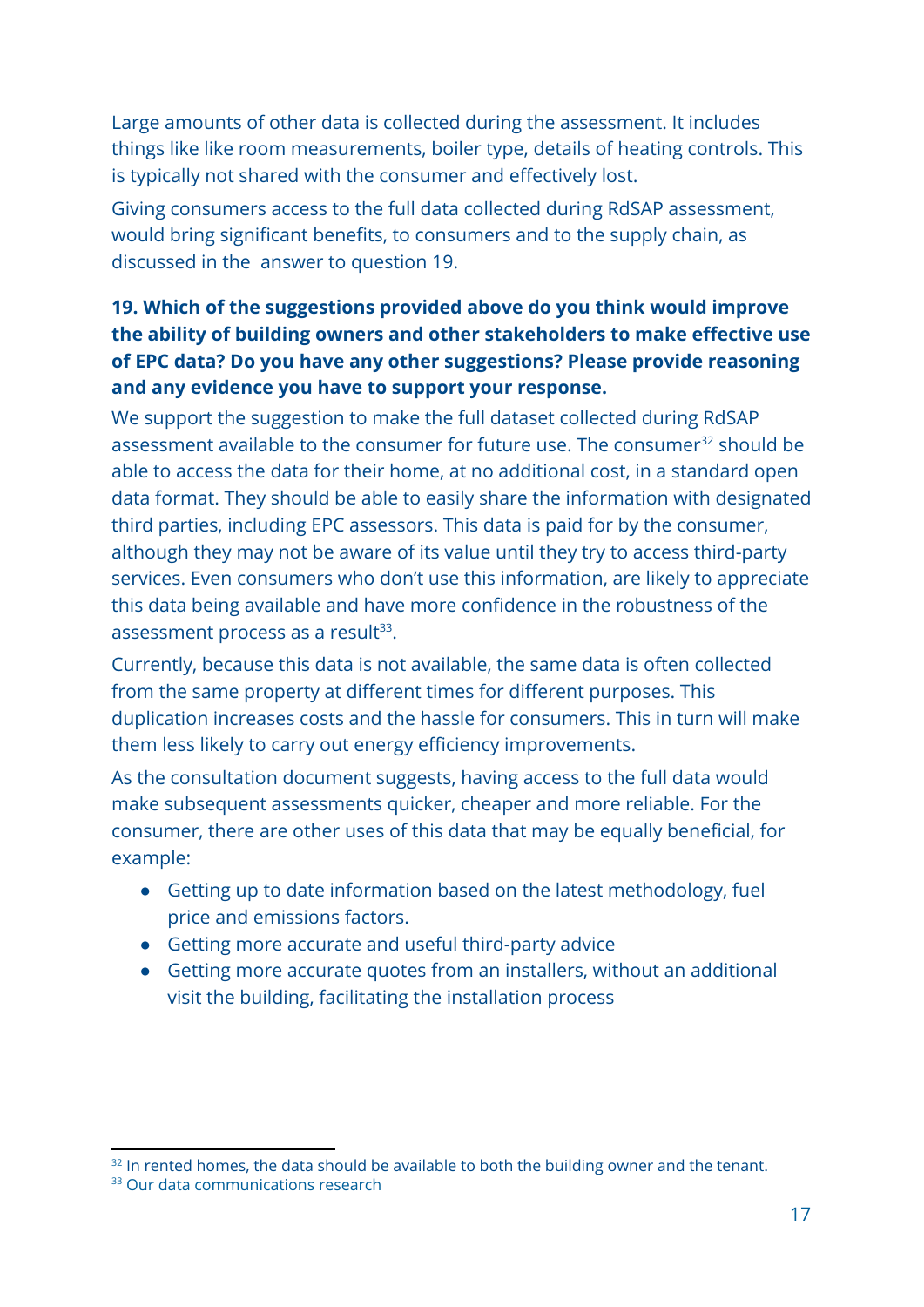● provide more effective affordability calculations to mortgage lenders to enable better risk management for the lender $34$  and access to increased capital for the borrower $^{35}$ .

It could help deliver fuel poverty support and allow landlords to make better evaluations of the needs of their housing stock. In sum, it could lower the costs of delivering energy efficiency improvements and improve the customer journey.

The data warehouse would provide an effective way to store and access this data, and increase it's value.

## **20. How useful do you think a 'data warehouse', 'building log book' and/or 'green building passport' would be in increasing take up of energy efficiency improvements or supporting existing initiatives? What kinds of data might usefully be included in addition to EPC data and how could these proposals best be implemented? How might more comprehensive assessments be encouraged without making them a requirement for homeowners?**

The data warehouse, as proposed by Each Home Counts review, could deliver significant benefits for the consumer and the supply chain.

The database would bring together and store energy data for every property. For example, it would hold the data from the full RdSAP assessment, discussed in the previous answer. It would bring in and combine other datasets, like *HEED,* which provides a record of energy efficiency installations in homes through schemes like the Energy Company Obligation<sup>36</sup>. In future, it could integrate data from smart meters on the property's actual energy use. It could also hold any warranties, guarantees or other information for the technologies in the home. The data warehouse would give then give the consumer the opportunity to see this data and provide it to designated third-party services.

Combining all available relevant energy data would give the consumer, and trusted third parties, a better picture of the condition of each home and its energy performance. For the consumer, this would act as a logbook of property information.

This would provide cost savings, a better customer journey and better-informed decision-making. Bodies like the Each Home Counts quality mark body, could

<sup>34</sup>UKGBC and UCL, 2017, The role of energy bill modelling in mortgage [affordability](http://www.ukgbc.org/resources/publication/role-energy-bill-modelling-mortgage-affordability-calculations) calculations

<sup>35</sup> Wales Low Zero Carbon Hub (WLZCH), **EPCs & Mortgages [Demonstrating](http://www.cewales.org.uk/files/3614/4121/1557/Green_Mortgage_document_with_backpage_-_English.pdf) the link between fuel** [affordability](http://www.cewales.org.uk/files/3614/4121/1557/Green_Mortgage_document_with_backpage_-_English.pdf) and mortgage lending

<sup>&</sup>lt;sup>36</sup> The [Household](http://www.energysavingtrust.org.uk/scotland/businesses-organisations/data-services/heed) Energy Efficiency Database, managed by the Energy Saving Trust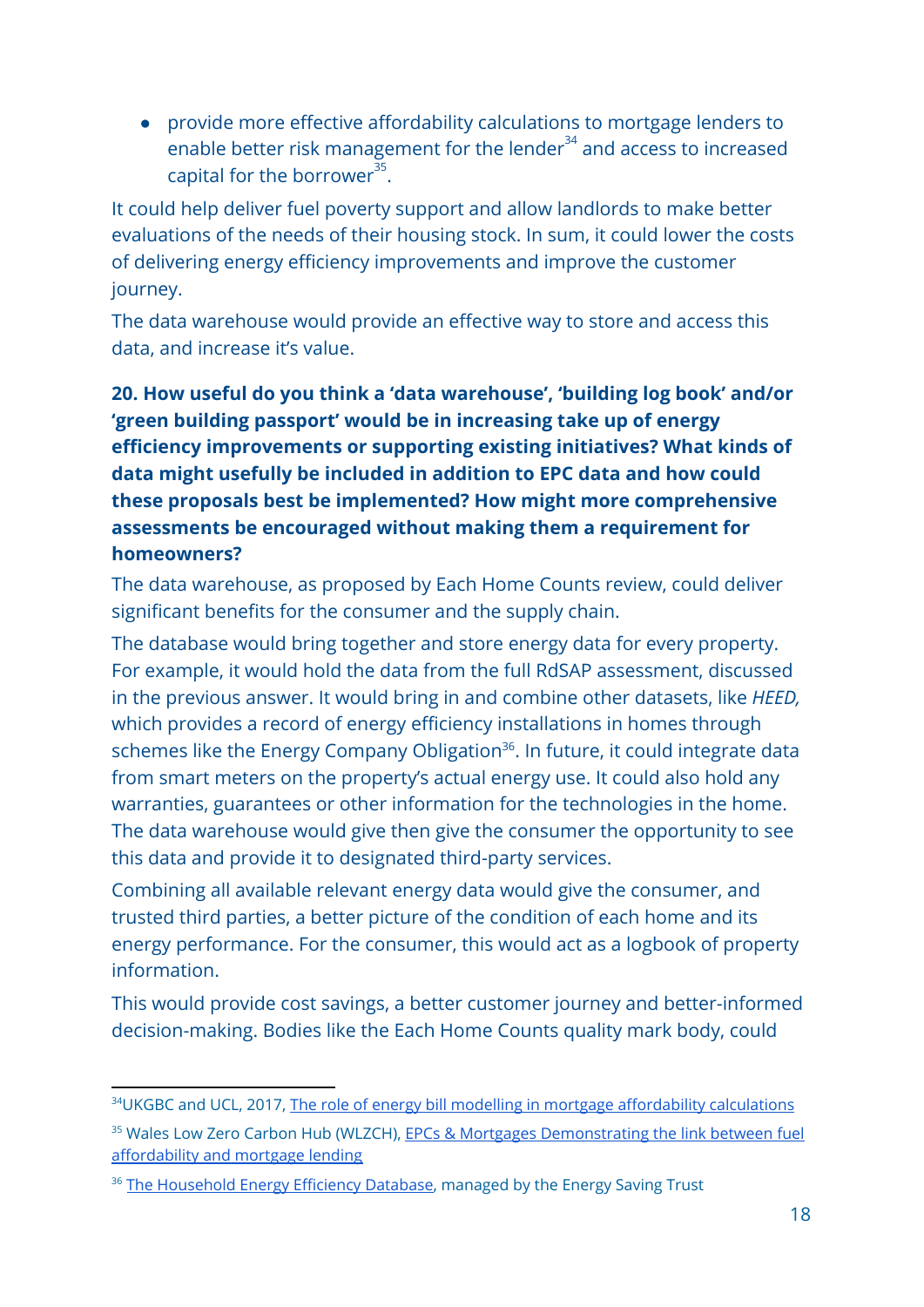use the data to better monitor installations and act on this to improve the quality of work to the benefit of consumers.

Data protection needs to be built into the data warehouse, to ensure it cannot accessed and exploited by third parties for targeted sales, against the wishes of the consumer. EPC assessment data and other property-specific data is more sensitive than the EPC certificate. The consumer should have control of this data, and would have the option to share this data with trusted third parties. However, some of this data should be made available to the quality mark body for compliance and enforcement work. Occupancy/smart meter data is personal data, and should always be controlled by the consumer.

We consider the concept of the data warehouse is distinct from the Green Building Passport, in that the Green Building Passport has a greater focus on creating new data, whereas the data warehouse is focused on bringing together existing data.

## **Coverage**

**21. What evidence do you have on compliance with the requirement for providing an EPC when purchasing/letting a property, or the requirement to display the EPC rating in property listings? Does this differ by tenure type or by any other subset of the building stock? What evidence do you have on the reasons for lack of compliance with the requirement for an EPC?**

The existing evidence suggests that for rental properties compliance lags behind, both in terms of both

- provision of an EPC letting a property
- displaying the EPC rating in property listings.

For example, in Room for Improvement, of those who'd moved in the past two years, 79% of buyers said they received an EPC before signing a contract compared to 33% of social housing tenants and 31% of private renters.<sup>37</sup>

In 2013, the Department of Communities and Local Government (DCLG) provided figures on provision of EPCs based on tenure<sup>38</sup>, as follows:

- Domestic sales: 95%
- Social housing rentals: 75%
- Private domestic rentals: 26%

<sup>&</sup>lt;sup>37</sup>Also Consumer Focus, As [Easy](http://webarchive.nationalarchives.gov.uk/20120117163324/http://www.consumerfocus.org.uk/uncategorized/as-easy-as-epc-consumer-views-on-the-content-and-format-of-the-energy-performance-certifcate) As EPC, 2011: participants, some assumed that the EPC was only applicable when buying a home

<sup>&</sup>lt;sup>38</sup> Provided in [response](http://www.1010global.org/sites/default/files/uploads/ckfinder/files/130816%20-%20Final%20response%20letter%20to%20D%20Timms.pdf) to a request by campaign group 10:10,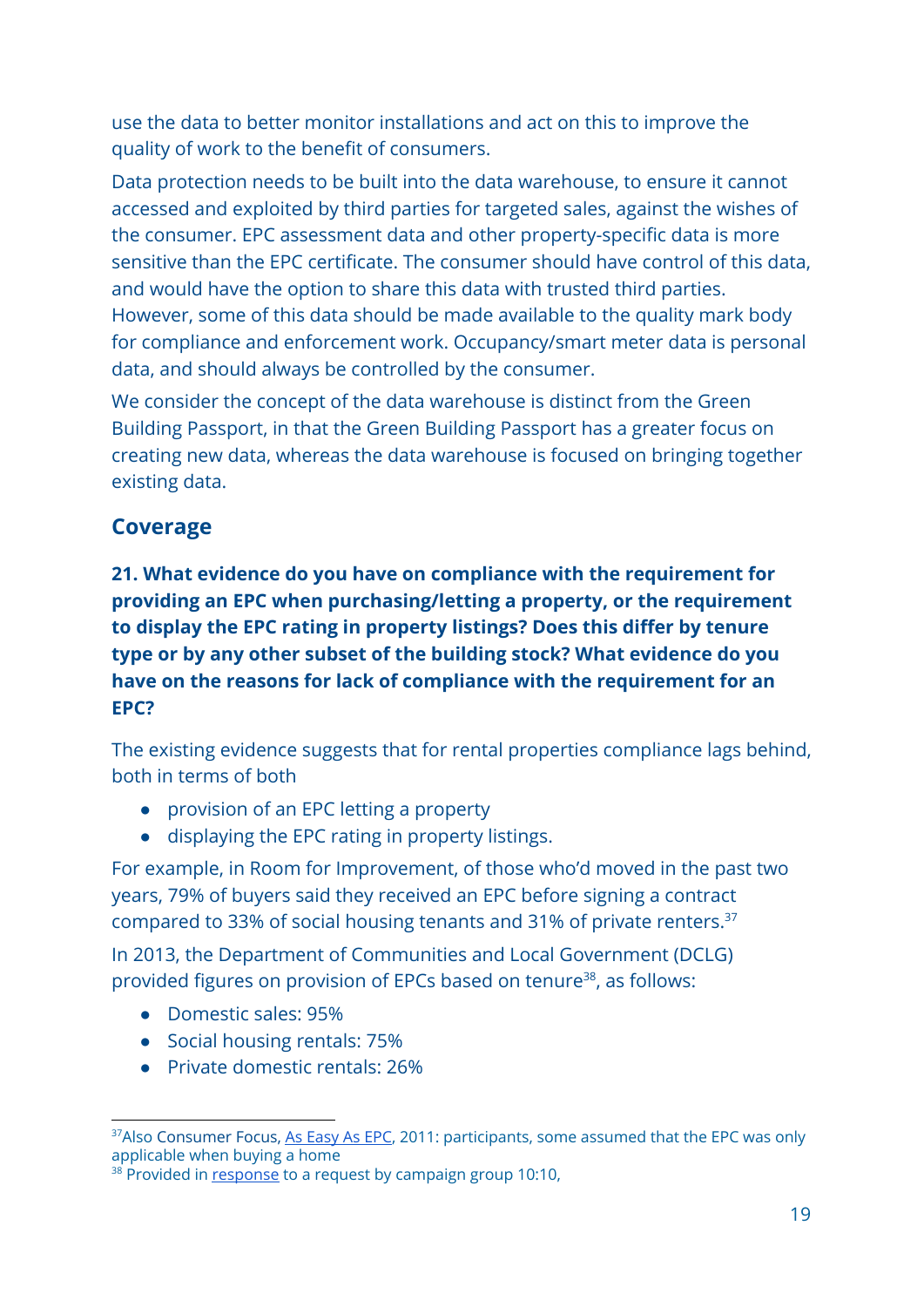This variation is a particular concern given the sector has, on average, the poorest energy efficiency levels<sup>39</sup>, and given the introduction of the minimum EPC standards intended to address this.

Newer evidence is required to better understand the current situation. DCLG arrived at these figures by combining EPC data with other data, including on property sales and the English Housing Survey. Although this methodology may have shortcomings<sup>40</sup>, updated data of this kind would be useful as a starting point to better understand trends in compliance with EPCs.

## **22. What evidence do you have on what enforcement work is currently being done to ensure that EPCs are being produced?**

We do not have evidence on this.

**23. Which of the suggestions provided above do you think would be effective in improving compliance with the requirement for an EPC, bearing in mind the other changes to EPCs being considered. Do you have any other suggestions? Please provide reasoning and any evidence you have to support your response.**

Steps to encourage provision of EPCs for private rented properties are particularly important, given lower levels of compliance in the sector.

We would welcome making provision of an EPC a requirement access both tenancy deposit schemes and, where they exist, landlord licensing schemes. It is reasonable to expect landlords to show compliance with legal requirements as a condition of these schemes.

 We would welcome steps to better align enforcement of compliance with EPC requirements and the minimum EPC standards in private rented homes, given the link between the two. As the consultation notes, in many cases these responsibilities will be split between local authority trading standards and environmental health services, which could undermine the effectiveness of their enforcement<sup>41</sup>.

In general, compliance with energy requirements in the private rented sector would be supported by wider measures to tackle disrepair and rogue landlords in the private rented sector. In England, landlord licensing is currently optional, and carried out by only a few local authorities. The Committee on Fuel Poverty recommends that the government consults on the scope for developing a

<sup>&</sup>lt;sup>39</sup>Citizens Advice, 2017, Effective energy efficiency [standards](https://www.citizensadvice.org.uk/about-us/policy/policy-research-topics/energy-policy-research-and-consultation-responses/energy-policy-research/effective-energy-efficiency-standards-for-private-renters/) for private renters

<sup>&</sup>lt;sup>40</sup> It was not considered reliable enough to be classed as official statistics

<sup>41</sup>See Association for the Conservation of Energy and CAG Consultants, The [Warm](https://www.ukace.org/wp-content/uploads/2018/07/Ebico-Policy-Report.pdf) Arm of the [Law,](https://www.ukace.org/wp-content/uploads/2018/07/Ebico-Policy-Report.pdf) 2018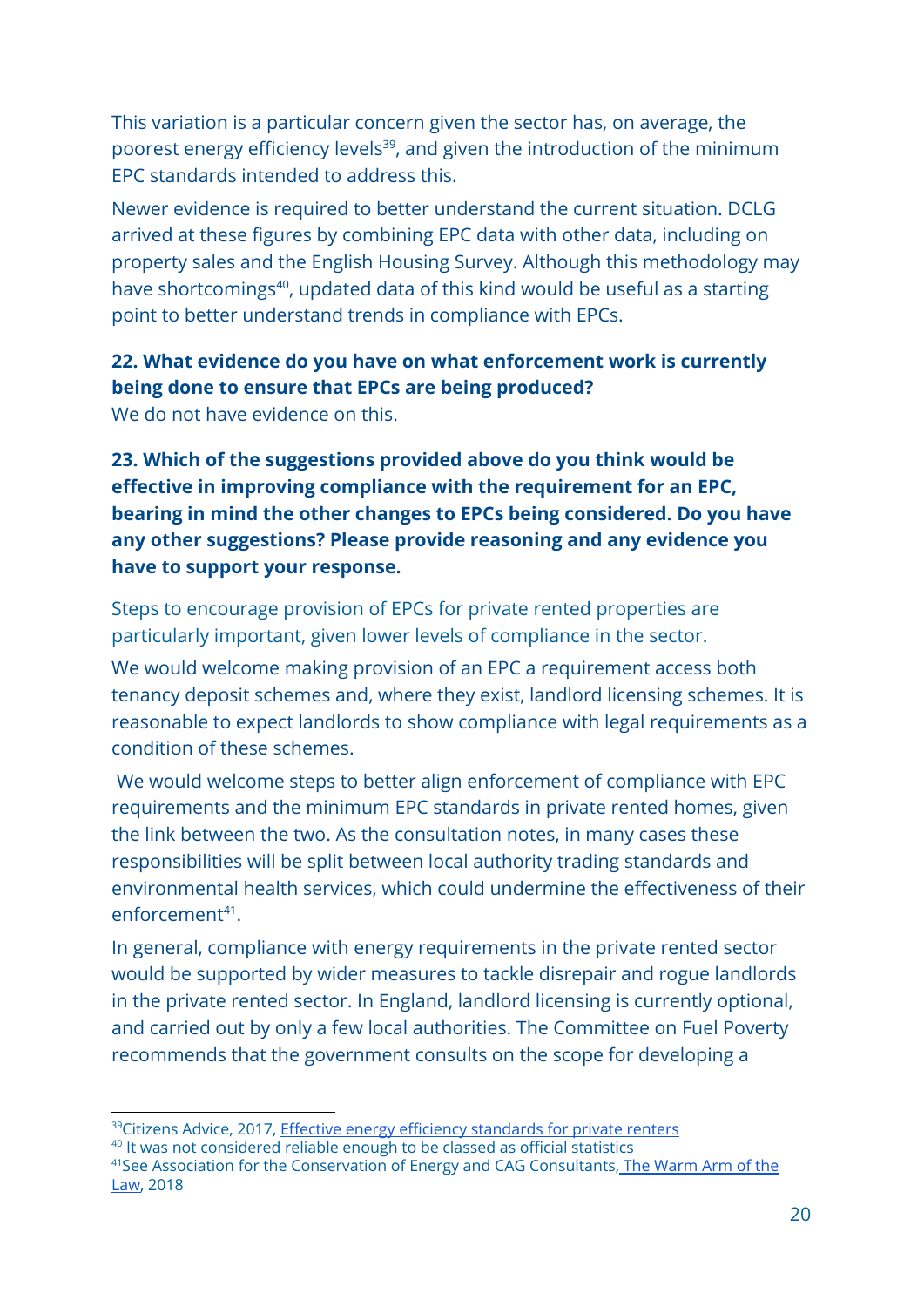nationwide landlord licensing scheme to support enforcement of the energy efficiency standards $42$ . Other measures we recommend include $43$ :

- Giving local authorities the power to ban landlords who repeatedly fail to fix disrepair.
- Requiring certification of properties against all national minimum standards before they can let out.
- Following other consumer sectors, introducing Alternative Dispute Resolution (ADR) for disputes between landlords and tenants in the private rented sector.
- If their landlord fails to uphold their legal responsibilities, allowing tenants to leave a fixed-term contract early without a penalty.

## **Simple and low cost**

## **24. What evidence do you have on costs of EPCs, how easy it is to procure an EPC or on consumer attitudes about EPC costs?**

We have not collected evidence on the costs of EPCs. We do not have any evidence of difficulties for consumers in procuring EPCs.

Looking at attitudes to costs, when considered as the first stage in getting energy efficiency improvements, homeowners tend to think that EPC assessments should be free. This is because of the uncertainty about what the assessment may recommend: it may tell them there are no suitable or affordable improvements they can make. They also tend to think the organisation carrying out such an assessment should be independent and impartial: they shouldn't also be selling energy efficiency improvements.

Attitudes to cost are likely to differ for mandatory EPCs required at the point of sale or rental. As discussed elsewhere, these are likely to be absorbed within the wider cost of sale or letting.

**25. Which of the suggestions provided above do you think would be effective making the process of procuring EPCs easier or more affordable, bearing in mind the other changes to EPCs being considered. Do you have any other suggestions? Please provide reasoning and any evidence you have to support your response.**

We welcome proposals to make procuring EPCs easier and more affordable. As discussed in our answers to questions 18-20, improving access to full EPC survey data and other datasets could help achieve this.

<sup>42</sup> [Committee](https://www.gov.uk/government/publications/committee-on-fuel-poverty-annual-report-october-2017) on Fuel Poverty, Committee on Fuel Poverty annual report 2017, October 2017

<sup>43</sup> Citizens Advice, It's [broke](https://www.citizensadvice.org.uk/about-us/policy/policy-research-topics/housing-policy-research/its-broke-lets-fix-it/) let's fix it, July 2017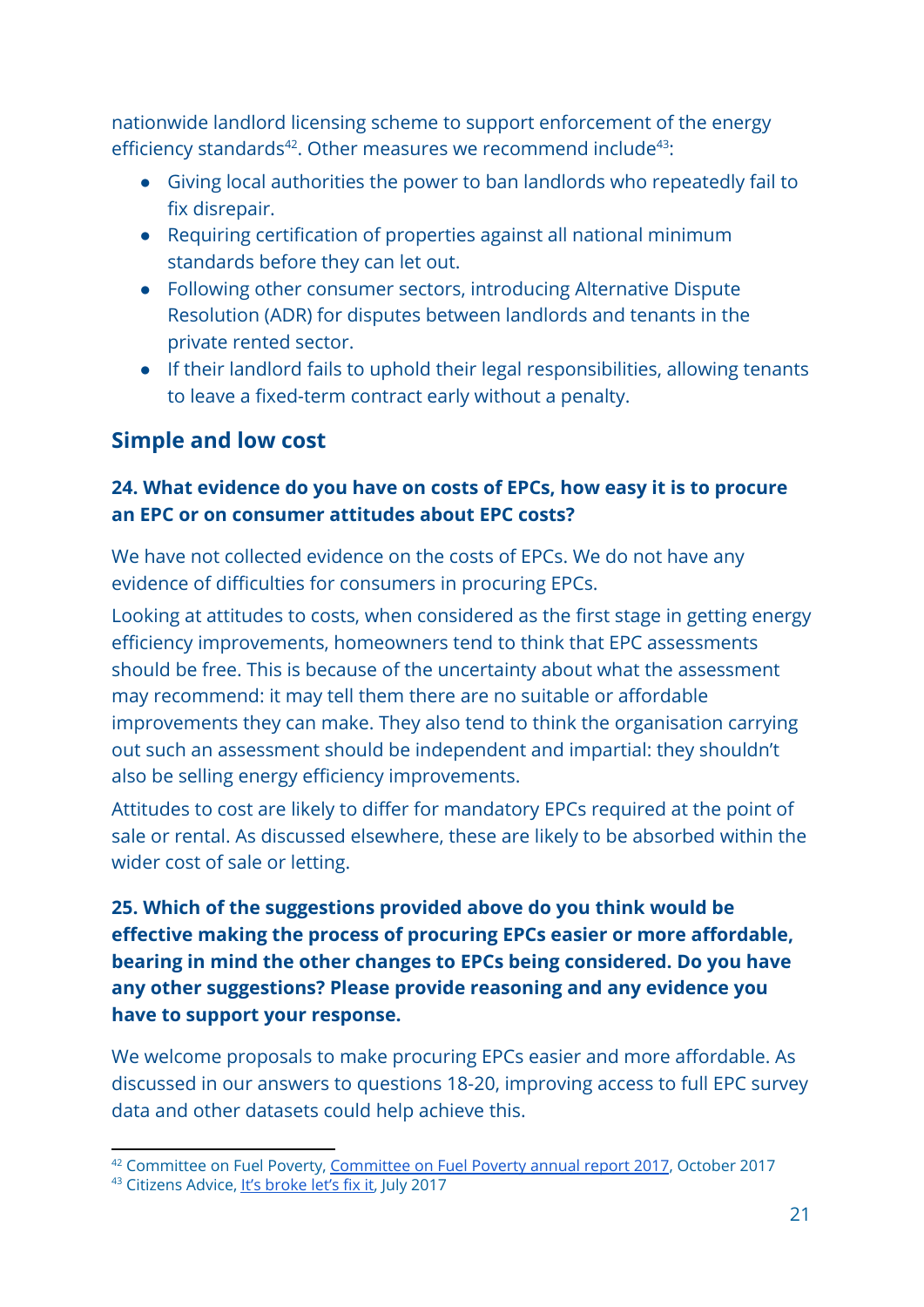However we are concerned that the consultation document at least implies an intention to keep costs at their current level, even if changes that increase costs are considered beneficial<sup>44</sup>. The consultation recognises that competition on price may be impacting how reliable assessments are. If minimum standards of reliability are not met, the usefulness of EPCs are fundamentally undermined, no matter how inexpensive they are.

The department should also consider how the costs of the EPC assessments have changed over time in real terms. The Green Deal impact assessment estimated the average cost of an Energy Performance Certificate to be slightly below £75, this was in 2012<sup>45</sup>. The consultation document now estimates assessments to be £50-£60. The cost of many assessments advertised online can be much lower.

**26. This Call for Evidence has outlined a number of options for making improvements to EPCs. Of the suggestions discussed in this document or which you have put forward, is there one or more you think is particularly important, or are there any other suggestions you have or comments you want to make about EPCs?**

No answer

<sup>44</sup> Final sentence of paragraph 5.32

 $^{45}$  "the cost of the fabric component of domestic assessments will be £75, reflecting a slight increase on the current average cost of an Energy Performance Certificate (EPC)" DECC (2012) Green Deal Final Impact [Assessment](https://assets.publishing.service.gov.uk/government/uploads/system/uploads/attachment_data/file/70265/5533-final-stage-impact-assessment-for-the-green-deal-a.pdf)